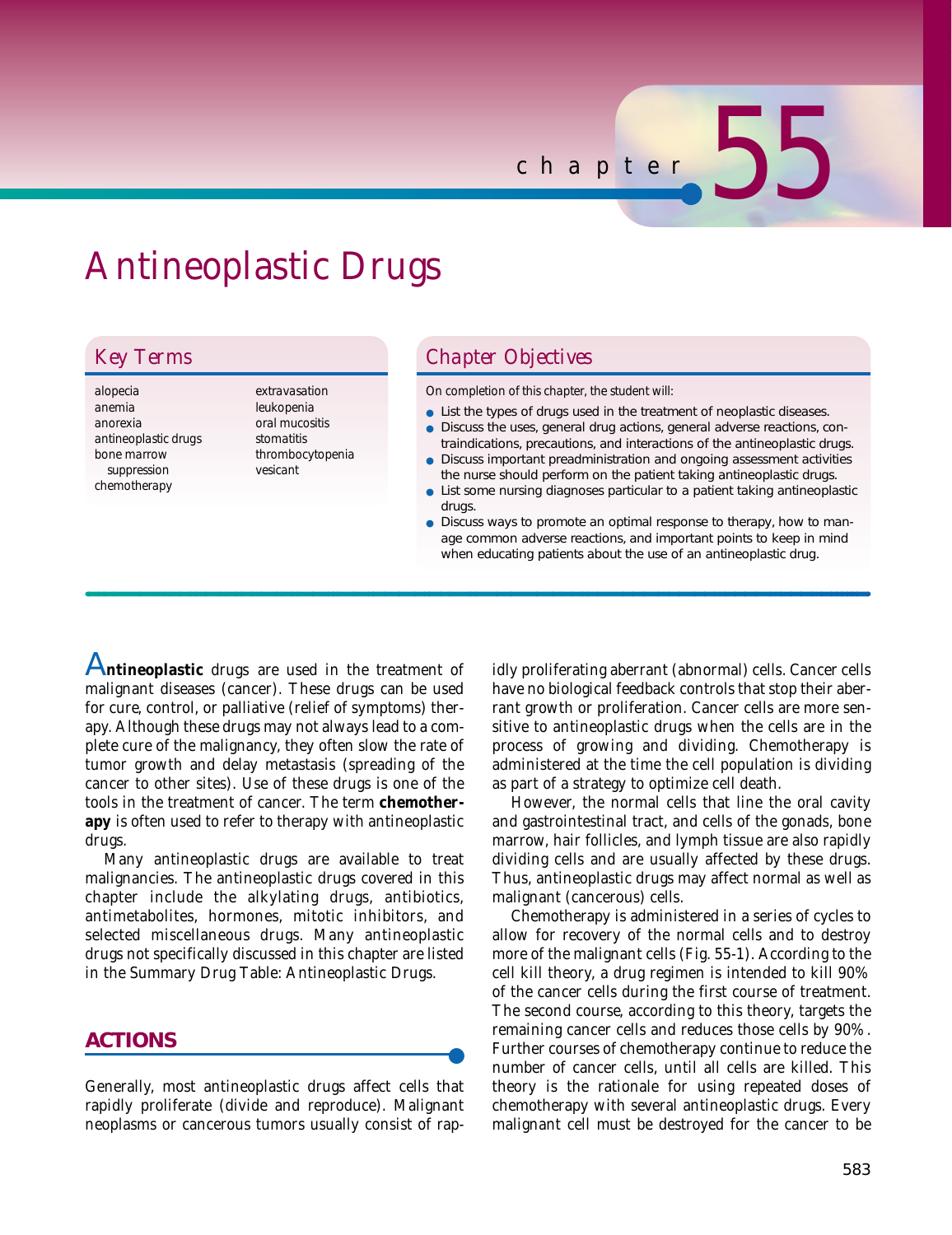## **SUMMARY DRUG TABLE ANTINEOPLASTIC DRUGS**

| <b>GENERIC NAME</b>                                                          | <b>TRADE NAME*</b>           | <b>USES</b>                                                                                                                                             | <b>ADVERSE REACTIONS</b>                                                                                                                                                                                     | <b>DOSAGE RANGES</b>                                                                                                                         |
|------------------------------------------------------------------------------|------------------------------|---------------------------------------------------------------------------------------------------------------------------------------------------------|--------------------------------------------------------------------------------------------------------------------------------------------------------------------------------------------------------------|----------------------------------------------------------------------------------------------------------------------------------------------|
| <b>Alkylating Drugs</b>                                                      |                              |                                                                                                                                                         |                                                                                                                                                                                                              |                                                                                                                                              |
| busulfan<br>byoo-sul'-fan                                                    | Busulfex,<br><b>Myleran</b>  | Chronic myelogenous<br><b>leukemia</b>                                                                                                                  | Leukopenia, anemia, cataracts,<br>anxiety, skin rash,<br>thrombocytopenia, fever,<br>anorexia, nausea, vomiting,<br>diarrhea, stomatitis, constipation,<br>tachycardia, hypertension,<br>insomnia, dizziness | 1-12 mg/d PO; 0.8 mg/kg IV                                                                                                                   |
| chlorambucil<br>klor-am'-byoo-sill                                           | Leukeran                     | Chronic lymphocytic<br>leukemia, malignant<br>lymphomas,<br>Hodgkin's disease                                                                           | Bone marrow depression,<br>hyperuricemia, nausea, vomiting,<br>diarrhea, hepatotoxicity, tremors                                                                                                             | 0.03-0.2 mg/kg/d PO                                                                                                                          |
| cyclophosphamide<br>sye-klo-foss'-fam-<br>ide                                | Cytoxan,<br><b>Neosar</b>    | Malignant lymphomas,<br>Hodgkin's disease,<br>multiple myeloma,<br>leukemia, carcinoma<br>of the ovary and<br>breast, neuroblastoma,<br>retinoblastoma  | Leukopenia, thrombocytopenia,<br>anemia, anorexia, nausea,<br>vomiting, diarrhea, cystitis,<br>alopecia                                                                                                      | Initial dose: 40-50 mg/kg<br>IV; maintenance doses:<br>1-5 mg/kg/d PO;<br>3-15 mg/kg IV                                                      |
| ifosfamide<br>eye-fos'-fam-ide                                               | <b>Ifex</b>                  | <b>Testicular cancer</b>                                                                                                                                | Hemorrhagic cystitis, mental<br>confusion, coma, alopecia,<br>nausea, vomiting, anorexia,<br>diarrhea, hematuria                                                                                             | 1.2 $g/m^2/d$ IV                                                                                                                             |
| <b>Iomustine</b><br>loe-mus'-teen                                            | CeeNu                        | Brain tumors,<br>Hodgkin's disease                                                                                                                      | Nausea, vomiting, diarrhea,<br>thrombocytopenia, leukopenia,<br>alopecia, anemia, stomatitis                                                                                                                 | 100-300 mg/m <sup>2</sup> PO                                                                                                                 |
| mechlorethamine<br>me-klor-eth'-a-meen                                       | Mustargen                    | Hodgkin's disease,<br>lymphosarcoma,<br>bronchogenic<br>carcinoma, leukemia,<br>mycosis fungoides                                                       | Nausea, vomiting, jaundice,<br>alopecia, lymphocytopenia,<br>granulocytopenia,<br>thrombocytopenia, skin rash,<br>diarrhea                                                                                   | 0.4 mg/kg IV as a total<br>dose for a course of<br>therapy, which may be<br>given as a single dose<br>or divided dose                        |
| melphalan<br>mel'-fa-lan                                                     | Alkeran                      | Multiple myeloma,<br>carcinoma of the<br>ovary                                                                                                          | Nausea, vomiting, bone marrow<br>depression, skin rash, alopecia,<br>diarrhea                                                                                                                                | 6 mg/d PO; 16 mg/m <sup>2</sup> IV                                                                                                           |
| thiotepa<br>thye-oh-tep'-a                                                   | Thioplex,<br>generic         | Carcinoma of the<br>breast, ovary, bladder,<br>Hodgkin's disease,<br>lymphosarcomas,<br>intracavity effusions<br>due to localized<br>metastatic disease | Nausea, vomiting, pain at injection<br>site, bone marrow depression,<br>dermatitis, dysuria                                                                                                                  | 0.3-0.4 mg/kg IV;<br>dosage is higher for<br>intracavity or intratumor<br>administration; bladder<br>instillation: 60 mg<br>retained for 2 h |
| <b>Antibiotics</b>                                                           |                              |                                                                                                                                                         |                                                                                                                                                                                                              |                                                                                                                                              |
| bleomycin<br>sulfate<br>blee-oh-my'-sin<br>dactinomycin<br>dak-ti-no-my'-sin | <b>Blenoxane</b><br>Cosmegen | Carcinoma of the head<br>and neck, lymphomas,<br>testicular carcinoma<br>Wilms' tumor.<br>choriocarcinoma,                                              | Pneumonitis, pulmonary fibrosis,<br>erythema, rash, fever, chills,<br>vomiting<br>Anorexia, alopecia, bone marrow<br>depression, nausea, vomiting                                                            | 0.25-0.5 U/kg IV, IM, SC<br>Up to 15 mcg/kg/d IV; may<br>also be given by isolation                                                          |
| daunorubicin<br>citrate liposomal<br>daw-noe-roo'-bi-sin                     | <b>DaunoXome</b>             | Ewing's sarcoma,<br>testicular carcinoma<br>Kaposi's sarcoma                                                                                            | Fatique, headache, diarrhea,<br>nausea, cough, fever                                                                                                                                                         | perfusion at<br>0.035-0.05 mg/kg<br>40 mg/m <sup>2</sup> IV                                                                                  |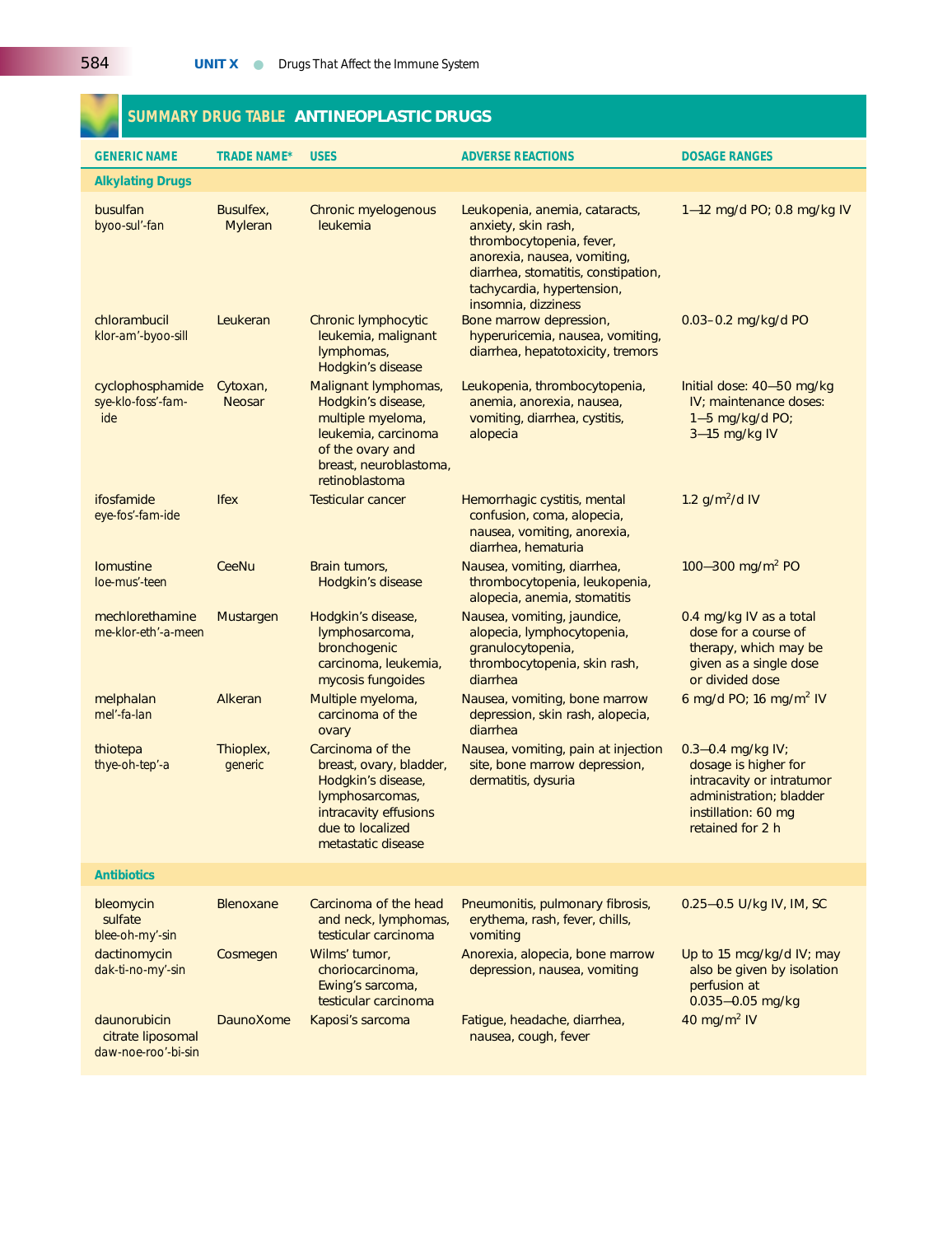|                                              |                             | $m_{\text{max}}$ $m_{\text{max}}$ $m_{\text{max}}$ $m_{\text{max}}$ $m_{\text{max}}$ $m_{\text{max}}$                                             |                                                                                                                                                                                                                                                           |                                                                                                                   |
|----------------------------------------------|-----------------------------|---------------------------------------------------------------------------------------------------------------------------------------------------|-----------------------------------------------------------------------------------------------------------------------------------------------------------------------------------------------------------------------------------------------------------|-------------------------------------------------------------------------------------------------------------------|
| <b>GENERIC NAME</b>                          | <b>TRADE NAME*</b>          | <b>USES</b>                                                                                                                                       | <b>ADVERSE REACTIONS</b>                                                                                                                                                                                                                                  | <b>DOSAGE RANGES</b>                                                                                              |
| daunorubicin HCI<br>daw-noe-roo'-bi-sin      | Generic                     | Leukemia                                                                                                                                          | Bone marrow depression,<br>alopecia, acute nausea and<br>vomiting, fever, chills                                                                                                                                                                          | 25-45 mg/m <sup>2</sup> /d IV                                                                                     |
| doxorubicin HCI<br>dox-oh-roo'-by-sin        | Adriamycin,<br><b>Rubex</b> | Acute leukemia,<br>neuroblastoma,<br>soft tissue and bone<br>sarcomas, carcinomas<br>of the breast, ovary,<br>bladder, lymphomas,<br>Wilms' tumor | Alopecia, acute nausea and<br>vomiting, mucositis, chills,<br>bone marrow depression,<br>fever                                                                                                                                                            | 25-75 mg/m <sup>2</sup> /d IV                                                                                     |
| epirubicin<br>ep-ee-roo'-by-sin              | Ellence                     | <b>Breast cancer</b>                                                                                                                              | Alopecia, local toxicity, rash,<br>itching, amenorrhea, hot flashes,<br>nausea, vomiting, mucositis,<br>leukopenia, neutropenia, anemia,<br>thrombocytopenia, infection,<br>lethargy, conjunctivitis                                                      | 100-120 mg/m <sup>2</sup> IV                                                                                      |
| <b>idarubicin HCI</b><br>eye-da-roo'-by-sin  | Idamycin                    | Leukemia                                                                                                                                          | Congestive heart failure,<br>arrhythmias, chest pain,<br>myocardial infarction, nausea,<br>vomiting, alopecia                                                                                                                                             | 12 mg/m <sup>2</sup> daily x 3 d IV                                                                               |
| mitomycin<br>mye-toe-my'-sin                 | Mutamycin                   | Adenocarcinoma of<br>the stomach, pancreas                                                                                                        | Bone marrow depression, anorexia,<br>nausea, vomiting, headache,<br>blurred vision, fever                                                                                                                                                                 | 10-20 mg/m <sup>2</sup> /d IV                                                                                     |
| plicamycin<br>plye-ka-my'-sin                | <b>Mithracin</b>            | Malignant tumors of<br>the testes,<br>hypercalcemia,<br>and hypercalciuria<br>associated with<br>neoplasms                                        | Hemorrhagic syndrome<br>(epistaxis, hematemesis,<br>widespread hemorrhage in<br>the GI tract, generalized<br>advanced bleeding), vomiting,<br>diarrhea, anorexia, nausea,<br>stomatitis                                                                   | <b>Testicular tumors:</b><br>25-30 mcg/kg/d IV;<br>hypercalcemia,<br>hypercalciuria: 25 mcg/<br>kg/d IV for 3-4 d |
| valrubicin<br>val-roo'-by-sin                | ValStar                     | <b>Bladder cancer</b>                                                                                                                             | Bladder discomfort, dysuria,<br>urinary frequency, urinary<br>tract infection                                                                                                                                                                             | 800 mg intravesically weekly<br>for 6 wk                                                                          |
| <b>Antimetabolites</b>                       |                             |                                                                                                                                                   |                                                                                                                                                                                                                                                           |                                                                                                                   |
| capecitabine<br>kap-ah-seat'-ah-<br>bean     | Xeloda                      | <b>Breast cancer</b>                                                                                                                              | Dermatitis, diarrhea, nausea,<br>vomiting, leukopenia,<br>granulocytopenia,<br>thrombocytopenia, hand and<br><u>root syndrome, stomatitis,</u><br>abdominal pain, constipation,<br>dyspnea, anemia,<br>hyperbilirubinemia, fatigue,<br>weakness, anorexia | 2500 mg/m <sup>2</sup> /d PO                                                                                      |
| cladribine<br>kla'-dri-bean                  | Leustatin                   | Hairy cell leukemia                                                                                                                               | Neutropenia, fever, infection,<br>fatigue, nausea, headache, rash,<br>injection site reactions,<br>nephrotoxicity, neurotoxicity                                                                                                                          | 0.09 mg/kg/d IV                                                                                                   |
| cytarabine<br>sye-tare'-a-bean               | Cytosar-U,<br>generic       | Acute myelocytic or<br>lymphocytic leukemia                                                                                                       | Bone marrow depression, nausea,<br>vomiting, diarrhea, anorexia                                                                                                                                                                                           | 100-200 mg/m <sup>2</sup> /d IV, SC                                                                               |
| fludarabine<br>floo-dar'-a-bean              | Fludara                     | Chronic lymphocytic<br>leukemia                                                                                                                   | Bone marrow depression, fever,<br>chills, infection, nausea, vomiting,<br>rash, diarrhea                                                                                                                                                                  | $25 \text{ mg/m}^2$ IV                                                                                            |
| fluorouracil (5-FU)<br>flure-oh-yoor'-a-sill | Adrucil,<br>generic         | Carcinoma of the<br>breast, stomach,<br>pancreas, colon,<br>and rectum                                                                            | Diarrhea, anorexia, nausea,<br>vomiting, alopecia, bone marrow<br>depression, angina, stomatitis                                                                                                                                                          | 3-12 mg/kg/d IV                                                                                                   |

(*continued*)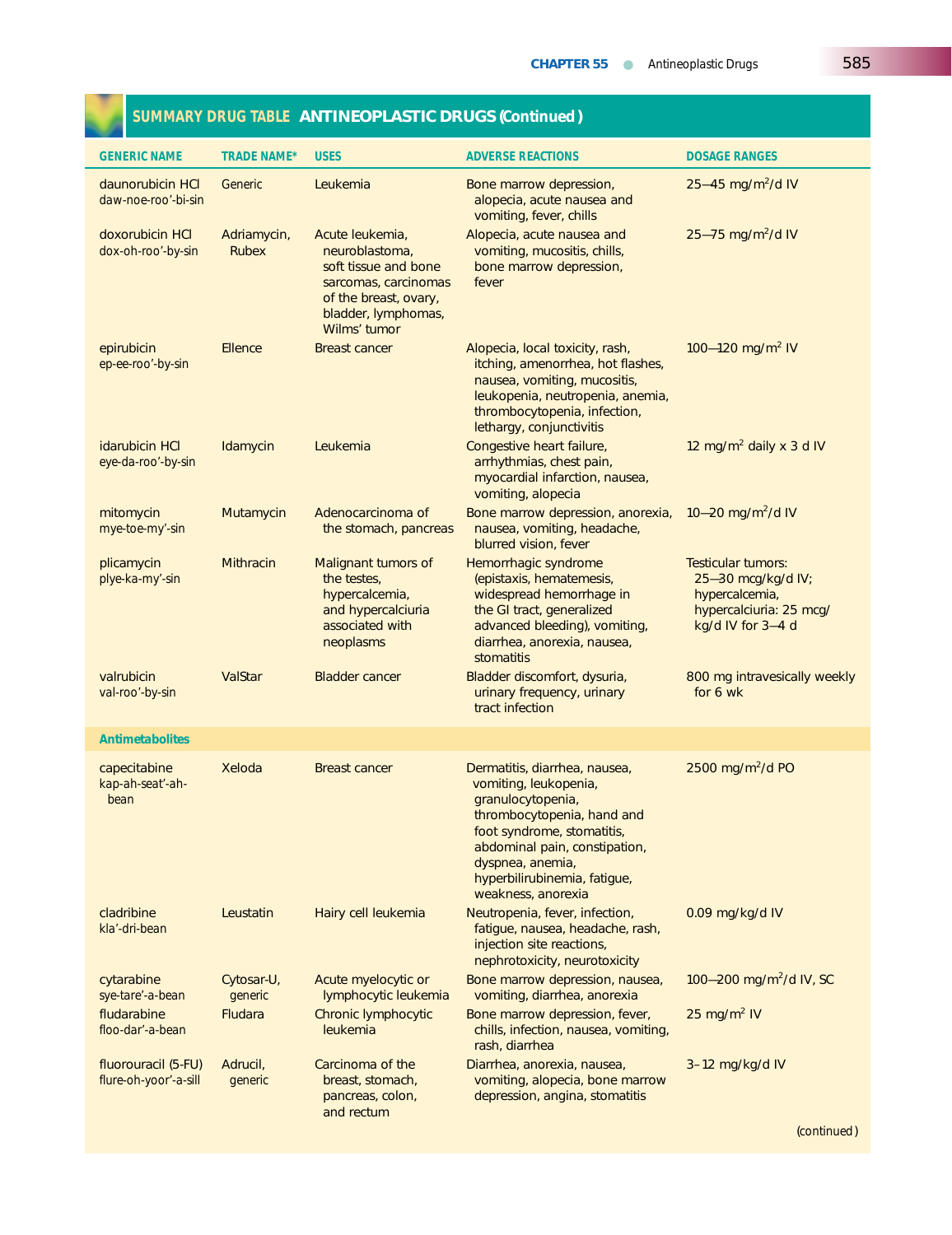|                                                                              |                                         | SUMMARY DRUG TABLE ANTINEOPLASTIC DRUGS (Continued)                                                                                                                                             |                                                                                                                                                                                                |                                                                                                                                      |
|------------------------------------------------------------------------------|-----------------------------------------|-------------------------------------------------------------------------------------------------------------------------------------------------------------------------------------------------|------------------------------------------------------------------------------------------------------------------------------------------------------------------------------------------------|--------------------------------------------------------------------------------------------------------------------------------------|
| <b>GENERIC NAME</b>                                                          | <b>TRADE NAME*</b>                      | <b>USES</b>                                                                                                                                                                                     | <b>ADVERSE REACTIONS</b>                                                                                                                                                                       | <b>DOSAGE RANGES</b>                                                                                                                 |
| gemcitabine<br><b>HCI</b><br>jem-site'-ah-ben                                | Gemzar                                  | Pancreatic cancer,<br>non-small-cell lung<br>cancer                                                                                                                                             | Anemia, proteinuria, nausea,<br>vomiting, fever, rash, leukopenia,<br>neutropenia, thrombocytopenia,<br>diarrhea, constipation, alopecia                                                       | 1000-1250 mg/m <sup>2</sup> IV                                                                                                       |
| mercaptopurine<br>(6-mercaptopurine,<br>$6-MP$<br>mer-kap-toe-<br>pyoor'-een | Purinethol                              | <b>Acute lymphatic</b><br>leukemia, acute or<br>chronic myelogenous<br>leukemia                                                                                                                 | Bone marrow depression,<br>hyperuricemia, hepatotoxicity,<br>skin rash                                                                                                                         | 2.5-5 mg/kg/d PO; do not<br>exceed 5 mg/kg/d                                                                                         |
| methotrexate<br>meth-o-trex'-ate                                             | Rheumatrex,<br>generic,<br>Dose Pack    | Lymphosarcoma,<br>severe psoriasis,<br>cancer of the head,<br>neck, breast, lung,<br>rheumatoid<br>arthritis (RA)                                                                               | Ulcerative stomatitis, nausea, rash,<br>pruritus, renal failure, bone<br>marrow depression, fatigue, fever,<br>chills                                                                          | Antineoplastic dosages<br>vary widely depending on<br>type of tumor; psoriasis:<br>10-50 mg/wk IV, IM, PO;<br>RA: dose pack directed |
| pentostatin<br>pen'-toe-stat-in                                              | <b>Nipent</b>                           | Alpha-interferon-<br>refractory hairy cell<br>leukemia                                                                                                                                          | Bone marrow depression, anemia,<br>nausea, vomiting, diarrhea, rash,<br>fever                                                                                                                  | 4 mg/m <sup>2</sup> IV every other<br>week                                                                                           |
| thioguanine (TG)<br>thye-oh-gwon'-een                                        | generic                                 | <b>Acute leukemias</b>                                                                                                                                                                          | Bone marrow depression, hepatic<br>toxicity, nausea, vomiting,<br>stomatitis, hyperuricemia                                                                                                    | 2-3 mg/kg/d PO                                                                                                                       |
| <b>Mitotic Inhibitors (Antimitotic Agents)</b>                               |                                         |                                                                                                                                                                                                 |                                                                                                                                                                                                |                                                                                                                                      |
| docetaxel<br>dohs-eh-tax'-el                                                 | <b>Taxotere</b>                         | Breast cancer, non-<br>small-cell lung cancer                                                                                                                                                   | Nausea, skin rash, pruritus,<br>stomatitis, vomiting, anemia,<br>leukopenia, neutropenia,<br>arthralgia, alopecia, asthenia,<br>fever, infections                                              | 60-100 mg/m <sup>2</sup> IV                                                                                                          |
| paclitaxel<br>pass-leh-tax'-ell                                              | Taxol                                   | Ovarian cancer,<br>breast cancer,<br><b>AIDS-related Kaposi's</b><br>sarcoma                                                                                                                    | Diarrhea, nausea, vomiting,<br>flushing, myalgia, arthralgia,<br>fever, peripheral neuropathy,<br>opportunistic infections                                                                     | 135-175 mg/m <sup>2</sup> IV                                                                                                         |
| vinblastine<br>sulfate (VLB;<br>LCR<br>vin-blas'-teen                        | Velban,<br>generic                      | Hodgkin's disease,<br>lymphocytic<br>lymphoma, histiocytic<br>lymphoma, mycosis<br>fungoides, testicular<br>cancer, Kaposi's<br>sarcoma, breast cancer                                          | Leukopenia, nausea, vomiting,<br>paresthesias, malaise, weakness,<br>mental depression, headache,<br>hypertension, alopecia,<br>diarrhea, constipation                                         | 3.7-18.4 mg/m <sup>2</sup> IV                                                                                                        |
| vincristine<br>sulfate (VCR;<br>LRC)<br>vin-kris'-teen                       | Oncovin,<br>Vincasar<br>PFS,<br>generic | Acute leukemia,<br>combination therapy<br>for various cancers                                                                                                                                   | Same as vinblastine                                                                                                                                                                            | 1.4 mg/m <sup>2</sup> IV                                                                                                             |
| <b>Hormones</b>                                                              |                                         |                                                                                                                                                                                                 |                                                                                                                                                                                                |                                                                                                                                      |
| <b>Androgens</b><br>testolactone<br>tess-toe-lak'-tone                       | <b>Teslac</b>                           | Palliative treatment of<br>advanced disseminated<br>metastatic breast<br>carcinoma in<br>postmenopausal<br>women and<br>premenopausal<br>women whose ovarian<br>function has been<br>terminated | Paresthesia, glossitis, anorexia,<br>nausea, vomiting, maculopapular<br>erythema, aches, edema of the<br>extremities, nail growth<br>disturbances, increase in blood<br>pressure, virilization | 250 mg QID PO                                                                                                                        |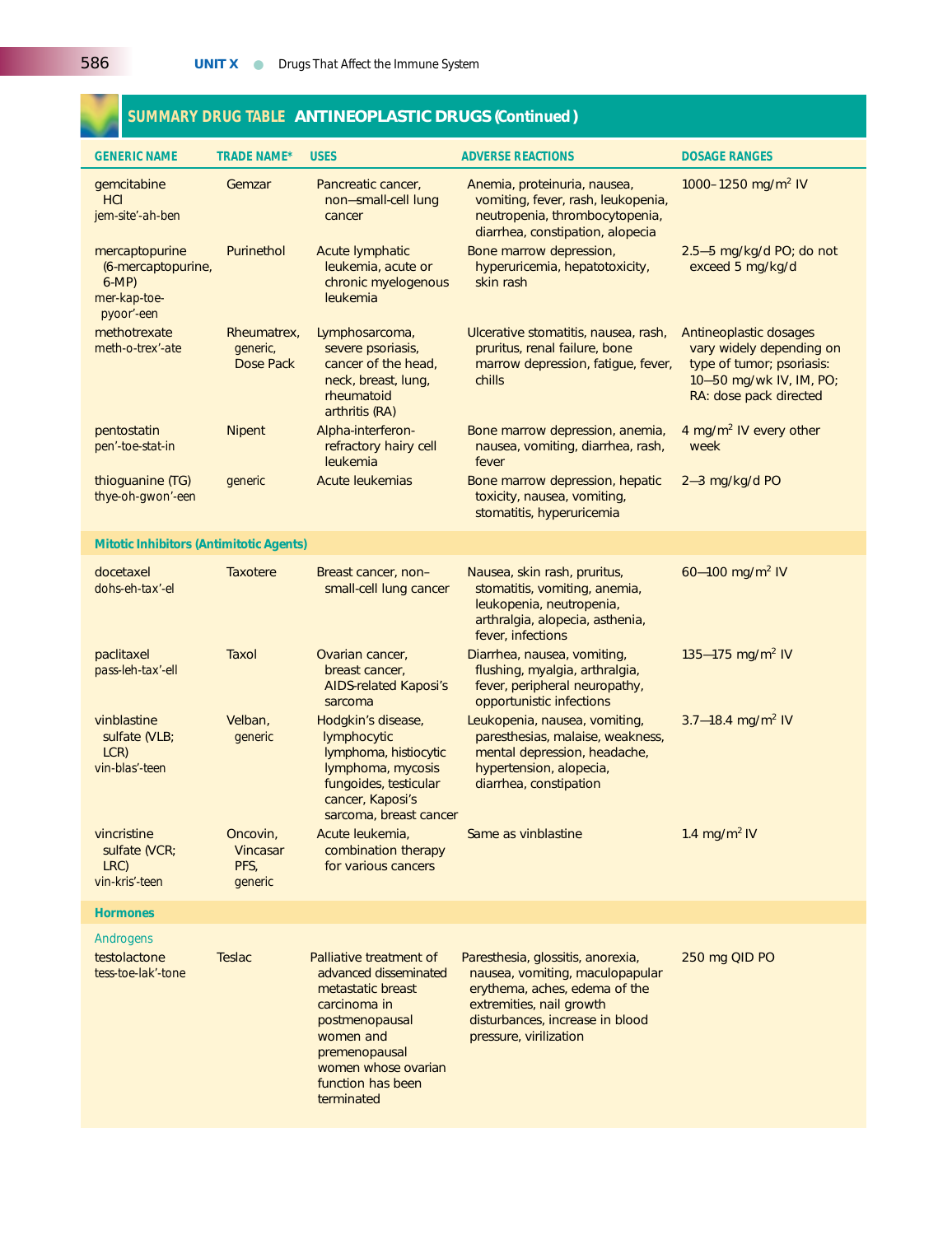|                                                                                                                 |                      | <b>SUMIMART DRUG IABLE AIVITIVEOFLASTIC DRUGS (CONTINUED)</b>                                                   |                                                                                                                                                                                                                                                        |                                                                                          |
|-----------------------------------------------------------------------------------------------------------------|----------------------|-----------------------------------------------------------------------------------------------------------------|--------------------------------------------------------------------------------------------------------------------------------------------------------------------------------------------------------------------------------------------------------|------------------------------------------------------------------------------------------|
| <b>GENERIC NAME</b>                                                                                             | <b>TRADE NAME*</b>   | <b>USES</b>                                                                                                     | <b>ADVERSE REACTIONS</b>                                                                                                                                                                                                                               | <b>DOSAGE RANGES</b>                                                                     |
| Antiandrogens<br>bicalutamide<br>bye-cal-loo'-ta-<br>mide                                                       | Casodex              | Prostate cancer                                                                                                 | Hot flushes, hypertension,<br>dizziness, paresthesia,<br>insomnia, rash, constipation,<br>nausea, diarrhea, nocturia,<br>hematuria, peripheral edema,<br>bone pain, dyspnea, general<br>pain, back pain, asthenia,<br>infection                        | 50 mg once daily PO                                                                      |
| flutamide<br>flu'-ta-mide                                                                                       | Eulexin              | Early stage and<br>metastatic prostate<br>cancer                                                                | Hot flashes, loss of libido,<br>impotence, diarrhea,<br>nausea, vomiting,<br>gynecomastia                                                                                                                                                              | 125 mg PO TID at 8-h<br>intervals PO (up to<br>750 mg/d)                                 |
| nilutamide<br>nah-loo'-ta-mide                                                                                  | <b>Nilandron</b>     | Metastatic prostate<br>cancer                                                                                   | Pain, headache, asthenia,<br>abdominal pain, chest pain,<br>flu symptoms, fever, liver toxicity,<br>insomnia, nausea, constipation,<br>testicular atrophy, dyspnea, pain,<br>asthenia                                                                  | 150-300 mg/d PO                                                                          |
| <b>Progestins</b><br>medroxyproq-<br>esterone<br>me-drox'-ee-proe-<br>jess'-te-rone                             | Depo-Provera         | Endometrial or renal<br>cancer                                                                                  | Breakthrough bleeding, spotting,<br>change in menstrual flow,<br>amenorrhea, rash with or without<br>pruritus, acne, fluid retention,<br>edema, increase or decrease in<br>weight, sudden, partial, or<br>complete loss of vision, migraine,<br>nausea | 400-1000 mg IM per week;<br>if disease stabilizes<br>400 mg/month IM                     |
| megestrol acetate<br>me-jess'-trole                                                                             | Megace,<br>generic   | <b>Breast or endometrial</b><br>cancer                                                                          | Same as medroxyprogesterone                                                                                                                                                                                                                            | Breast cancer: 160 mg/d PO;<br>endometrial cancer:<br>40-320 mg/d in divided<br>doses PO |
| <b>Estrogens</b><br>diethylstilbestrol<br>diphosphate<br>dye-eth-il-stil-bess'-<br>trole                        | <b>Stilphostrol</b>  | Inoperable prostatic<br>carcinoma                                                                               | Headache, dizziness, intolerance<br>to contact lens, edema, thrombo-<br>embolism, hypertension, nausea,<br>weight changes, testicular<br>atrophy, acne, breast tenderness,<br>gynecomastia                                                             | Oral: 50-200 mg TID PO<br>(not to exceed 1 g/d)<br>Parenteral: 0.5-1 g/d IV              |
| estramustine<br>phosphate<br>sodium<br>estradiol and<br>nitrogen mustard<br>ess-tra-muss'-teen<br>Antiestrogens | Emcyt                | Metastic or progressive<br>prostatic carcinoma                                                                  | Same as diethylstilbestrol and<br>diarrhea, vomiting, decreased<br>libido, sodium and water<br>retention, skin rash                                                                                                                                    | 10-16 mg/kg/d PO in 3-4<br>divided doses                                                 |
| tamoxifen citrate<br>ta-mox'-i-fen                                                                              | Nolvadex,<br>generic | Breast cancer in<br>menopausal women,<br>preventative therapy<br>for women at high<br>risk for breast<br>cancer | Fluid retension, vaginal discharge,<br>nausea, vomiting, hypercalcemia,<br>ophthalmic changes, hot flashes,<br>vaginal bleeding and discharge                                                                                                          | $20 - 40$ mg/d                                                                           |
| toremifene citrate<br>tore-em'-ah-feen                                                                          | Fareston             | <b>Breast cancer</b>                                                                                            | Hot flushes, nausea, vomiting,<br>vaginal bleeding, vaginal<br>discharge, menstrual irregularities,<br>skin rash                                                                                                                                       | 60 mg once daily PO                                                                      |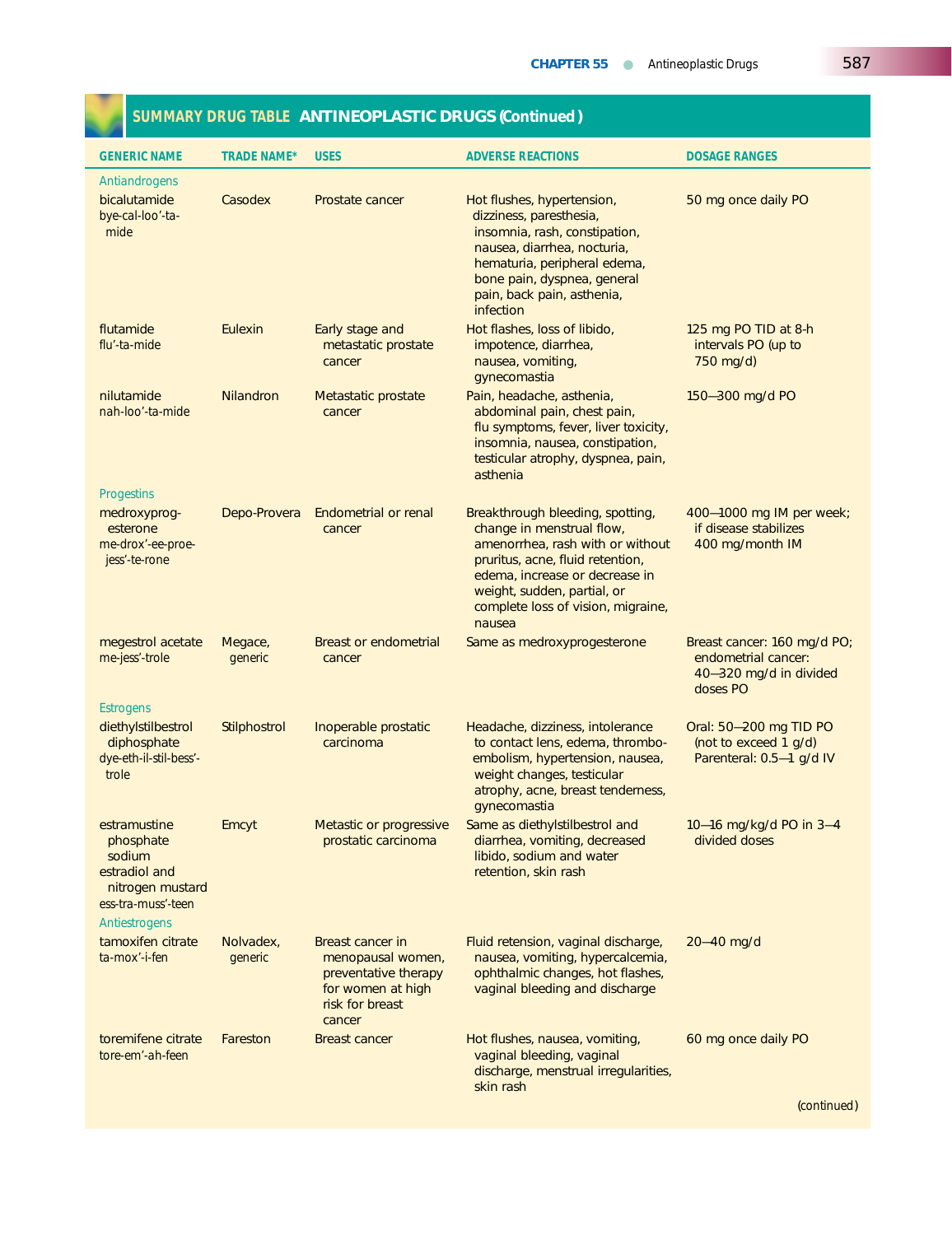|                                                      |                                 | SUMMARY DRUG TABLE ANTINEOPLASTIC DRUGS (Continued)                                                                 |                                                                                                                                                                                                                                                                                          |                                                                                                                                                                                            |
|------------------------------------------------------|---------------------------------|---------------------------------------------------------------------------------------------------------------------|------------------------------------------------------------------------------------------------------------------------------------------------------------------------------------------------------------------------------------------------------------------------------------------|--------------------------------------------------------------------------------------------------------------------------------------------------------------------------------------------|
| <b>GENERIC NAME</b>                                  | <b>TRADE NAME*</b>              | <b>USES</b>                                                                                                         | <b>ADVERSE REACTIONS</b>                                                                                                                                                                                                                                                                 | <b>DOSAGE RANGES</b>                                                                                                                                                                       |
| <b>Gonadotropin-Releasing Hormone Analogs</b>        |                                 |                                                                                                                     |                                                                                                                                                                                                                                                                                          |                                                                                                                                                                                            |
| goserelin acetate<br>goe'-se-rel-in                  | <b>Zoladex</b>                  | Prostate cancer,<br>endometriosis,<br>advanced breast<br>cancer, emdometrial<br>thinning                            | Lethargy, dizziness, insomnia,<br>anorexia, nausea, sexual<br>dysfunction, headache, emotional<br>lability, depression, sweating,<br>acne, breast atrophy, peripheral<br>edema, lower urinary tract<br>symptoms, hot flashes, pain,<br>edema, upper respiratory tract<br>infection, rash | 3.6 mg SC q28d or 10.8 mg<br>q3 months into the upper<br>abdominal wall                                                                                                                    |
| leuprolide acetate<br>loo-proe'-lide                 | Lupron,<br>Lupron<br>Depot      | <b>Advanced prostatic</b><br>carcinoma,<br>endrometriosis,<br>central precocious<br>puberty, uterine<br>leiomyomata | Edema, headache, dizziness,<br>bone pain, nausea, vomiting,<br>anorexia, ECG changes,<br>hypertension                                                                                                                                                                                    | 1 mg SC daily; Depot:<br>7.5-30 mg IM;<br>endometriosis: Depot, 3.75<br>IM monthly; uterine<br>leiomyomata: 3.75 IM<br>monthly                                                             |
| triptorelin<br>pamoate<br>trip-toe-rell'-in          |                                 | Trelstar Depot Advanced prostate<br>cancer                                                                          | Hot flushes, skeletal pain, injection<br>site pain, hypertension,<br>headache, insomnia, dizziness,<br>vomiting, diarrhea, impotence                                                                                                                                                     | 3.75 mg IM                                                                                                                                                                                 |
| <b>Aromastase Inhibitors</b>                         |                                 |                                                                                                                     |                                                                                                                                                                                                                                                                                          |                                                                                                                                                                                            |
| anastrazole<br>an-ahs'-troh-zol                      | Arimidex                        | <b>Advanced breast</b><br>cancer                                                                                    | Vasodilation,<br>headache, dizziness, insomnia,<br>GI disturbances, nausea,<br>constipation, diarrhea, cough,<br>increased dyspnea, hot flushes,<br>asthenia, pain, back pain,<br>peripheral edema, bone pain                                                                            | 1 mg once daily                                                                                                                                                                            |
| exemestane<br>ex-ah'-mess-tane                       | Aromasin                        | <b>Advanced breast</b><br>cancer                                                                                    | Depression, insomnia, anxiety,<br>dizziness, nausea, vomiting,<br>abdominal pain, anorexia,<br>constipation, diarrhea,<br>dyspnea, fatigue, hot flashes,<br>pain, peripheral edema                                                                                                       | 25 mg/d PO                                                                                                                                                                                 |
| letrozole<br>le'-tro-zol                             | Femara                          | <b>Advanced breast</b><br>cancer                                                                                    | Same as for anastrazole                                                                                                                                                                                                                                                                  | 2.5 mg once daily PO                                                                                                                                                                       |
| <b>Miscellaneous Anticancer Drugs</b>                |                                 |                                                                                                                     |                                                                                                                                                                                                                                                                                          |                                                                                                                                                                                            |
| Epipodophyllotoxins<br>etoposide<br>e-toe-poe'-side  | Toposar,<br>VePesid,<br>generic | Testicular cancer,<br>small-cell lung cancer                                                                        | Nausea, vomiting, anorexia,<br>diarrhea, constipation, alopecia,<br>granulocytopenia                                                                                                                                                                                                     | Testicular cancer:<br>50-100 mg/m <sup>2</sup> /d IV;<br>small-cell lung cancer:<br>35-50 mg/m <sup>2</sup> /d IV (oral<br>dose is 2 times the IV dose<br>rounded to the nearest<br>50 mg) |
| teniposide (VM-26)<br>teh-nip-oh-side                | Vumon                           | Leukemia                                                                                                            | Nausea, vomiting, anorexia,<br>diarrhea, constipation, alopecia,<br>rash, leukopenia,<br>thrombocytopenia, anemia                                                                                                                                                                        | 165-250 mg/m <sup>2</sup> IV                                                                                                                                                               |
| <b>Enzymes</b><br>asparaginase<br>a-spare'-a-gi-nase | <b>Elspar</b>                   | Leukemia                                                                                                            | <b>Hypersensitivity reactions</b><br>(rash, urticaria, arthralgia,<br>respiratory distress, acute<br>anaphylaxis), depression,<br>somnolence, fatigue, coma,<br>anorexia, nausea, vomiting                                                                                               | 200-1000 IU/kg/d IV;<br>6000 IU/m <sup>2</sup> /d IM                                                                                                                                       |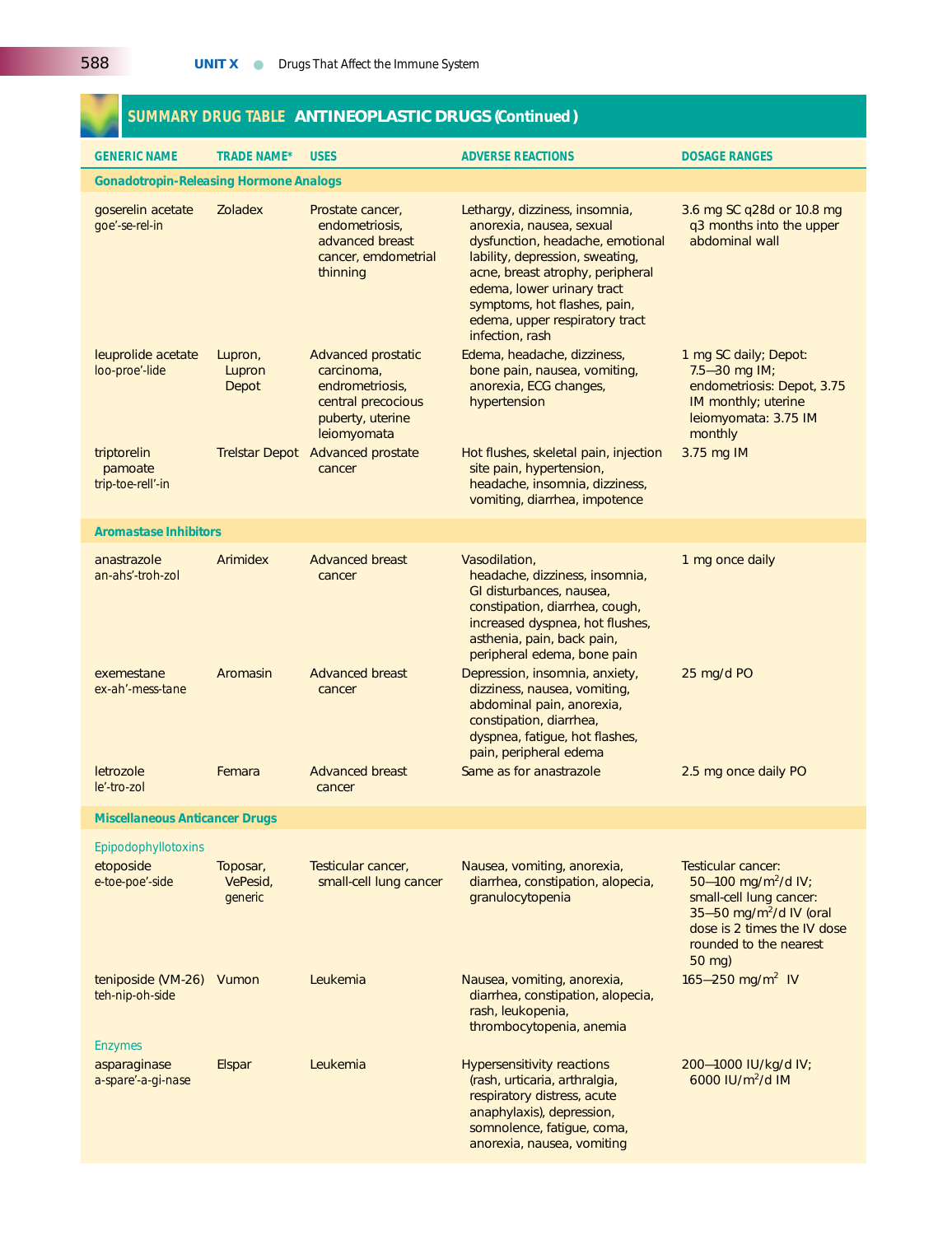| <b>GENERIC NAME</b>                                     | <b>TRADE NAME*</b> | <b>USES</b>                                                                                                                 | <b>ADVERSE REACTIONS</b>                                                                                                                                                                                                    | <b>DOSAGE RANGES</b>            |
|---------------------------------------------------------|--------------------|-----------------------------------------------------------------------------------------------------------------------------|-----------------------------------------------------------------------------------------------------------------------------------------------------------------------------------------------------------------------------|---------------------------------|
| pegaspargase<br>(PEG-asparaginase)<br>peg-ass-par'-jase | Oncaspar           | Acute lymphoblastic<br>leukemia                                                                                             | Nausea, vomiting, fever, malaise,<br>dyspnea, diarrhea, hypotension                                                                                                                                                         | 2500 mg/m <sup>2</sup> IM or IV |
| <b>Platinum Coordination Complex</b>                    |                    |                                                                                                                             |                                                                                                                                                                                                                             |                                 |
| carboplatin<br>kar'-boe-pla-tin                         | Paraplatin         | Advanced ovarian<br>cancer                                                                                                  | Peripheral neuritis; vomiting;<br>nausea; abdominal pain;<br>diarrhea; constipation; decreased<br>serum sodium, magnesium,<br>calcium, and potassium; increased<br>blood urea nitrogen; visual<br>disturbances; ototoxicity | 360 mg/m <sup>2</sup> IV        |
| cisplatin<br>sis'-pla-tin<br>Anthracenedione            | Platinol-AQ        | Metastatic testicular<br>tumors, advanced<br>bladder cancer,<br>ovarian tumors                                              | Ototoxicity, peripheral<br>neuropathies, nausea, vomiting,<br>anorexia, bone marrow<br>suppression, nephrotoxicity                                                                                                          | 20-70 mg/m <sup>2</sup> IV      |
| mitoxantrone HCI<br>mye-toe-zan'-trone                  | <b>Novantrone</b>  | Acute leukemias, bone<br>pain in advanced<br>prostatic cancer                                                               | Nausea, vomiting, diarrhea,<br>headache, seizures, abdominal<br>pain, mucositis, congestive heart<br>failure, bone marrow depression                                                                                        | 12 mg/m <sup>2</sup> IV         |
|                                                         |                    |                                                                                                                             |                                                                                                                                                                                                                             |                                 |
| <b>Substituted Ureas</b><br>hydroxyurea<br>hye-drox-ee- | Droxia,<br>Hydrea  | Melanoma, chronic<br>myelocytic leukemia,                                                                                   | Headache, dizziness, stomatitis,<br>anorexia, nausea, vomiting,                                                                                                                                                             | 20-80 mg/kg PO                  |
| yoor-ee'-ah                                             |                    | ovarian cancer                                                                                                              | diarrhea, constipation, bone<br>marrow depression, impaired<br>renal tubular function, rash,<br>mucositis, fever, chills, malaise                                                                                           |                                 |
| <b>Methylhydrazine Derivatives</b>                      |                    |                                                                                                                             |                                                                                                                                                                                                                             |                                 |
| procarbazine HCI<br>proe-kar'-ba-zeen                   | <b>Matulane</b>    | Hodgkin's disease                                                                                                           | Leukopenia, anemia, nausea,<br>vomiting, anorexia,<br>thrombocytopenia                                                                                                                                                      | $1-6$ mg/kg PO                  |
| <b>Cytoprotective Agents</b>                            |                    |                                                                                                                             |                                                                                                                                                                                                                             |                                 |
| amifostine<br>am-ih-foss'-teen                          | <b>Ethyol</b>      | Renal toxicity associated<br>with repeated<br>administration of<br>cisplatin in patients<br>with advanced ovarian<br>cancer | Nausea, vomiting, hypotension,<br>fever, chills, dyspnea, skin rash,<br>urticaria                                                                                                                                           | 910 mg/m <sup>2</sup> IV<br>QID |
| dexrazoxane<br>dex-ray-zox'-ane                         | <b>Zinecard</b>    | Cardiomyopathy<br>associated with<br>doxorubicin<br>administration in<br>women with metastatic<br>breast cancer             | Alopecia, nausea, vomiting,<br>fatigue, malaise, anorexia,<br>stomatitis, fever, infection,<br>diarrhea, neurotoxicity                                                                                                      | 500 mg/m <sup>2</sup> IV        |
| <b>DNA Topoisomerase Inhibitors</b>                     |                    |                                                                                                                             |                                                                                                                                                                                                                             |                                 |
| <b>irinotecan HCI</b>                                   | Camptosar          | Metastatic carcinoma                                                                                                        | Dizziness, somnolence, confusion,                                                                                                                                                                                           | 125 mg/m <sup>2</sup> IV        |
| eh-rin-oh'-te-kan                                       |                    | of the colon or rectum                                                                                                      | vasodilation, hypotension,<br>thrombophlebitis, diarrhea,<br>nausea, vomiting, abdominal<br>pain, anorexia, constipation,<br>mucositis, dyspnea, asthenia,<br>pain, fever                                                   |                                 |
| topotecan HCI<br>toe-poh'-te-kan                        | Hycamtin           | Ovarian cancer,<br>small-cell lung cancer                                                                                   | Alopecia, rash, nausea, vomiting,<br>diarrhea, constipation,<br>abdominal pain, stomatitis,<br>anorexia, dyspnea, headache,<br>fatigue, fever, pain, asthenia,<br>bone marrow depression                                    | 1.5 mg/m <sup>2</sup> IV        |

(*continued*)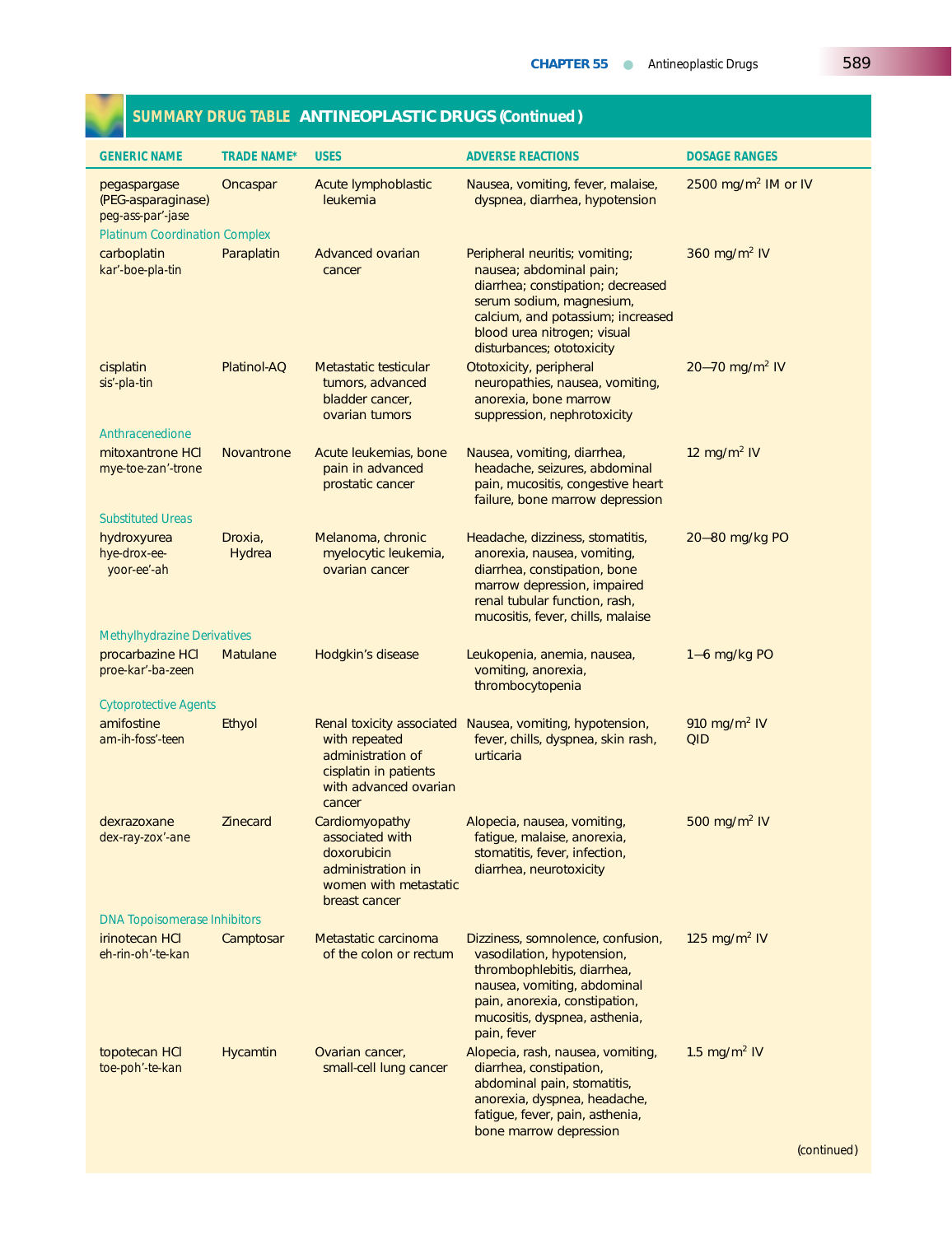| <b>GENERIC NAME</b>                                                | <b>TRADE NAME*</b>                     | <b>USES</b>                                                                  | <b>ADVERSE REACTIONS</b>                                                                                                                                                                                                                           | <b>DOSAGE RANGES</b>                                       |
|--------------------------------------------------------------------|----------------------------------------|------------------------------------------------------------------------------|----------------------------------------------------------------------------------------------------------------------------------------------------------------------------------------------------------------------------------------------------|------------------------------------------------------------|
| <b>Biological Response Modifiers</b>                               |                                        |                                                                              |                                                                                                                                                                                                                                                    |                                                            |
| aldesleukin<br>al-dess-loo'-kin<br>(interleukin-2; IL-2)           | Proleukin                              | Metastatic renal-cell<br>carcinoma                                           | Nausea, diarrhea, stomatitis,<br>hypotension, anorexia, bone<br>marrow depression, pulmonary<br>congestion, dyspnea, oliguria                                                                                                                      | 600,000 IU/kg IV q8h                                       |
| <b>BCG, intravesical</b>                                           | Pacis,<br>TheraCys,<br><b>TICE BCG</b> | Carcinoma in situ of<br>the bladder                                          | Dysuria, urinary frequency,<br>cystitis, hematuria, urinary<br>incontinence                                                                                                                                                                        | 120 mg instilled in the<br>bladder once a week<br>for 6 wk |
| denileukin<br>diftitox<br>deh-nih-loo'-kin<br>diff'-tih-tox        | Ontak                                  | <b>Cutaneous T-cell</b><br>lymphoma                                          | Hypotension, vasodilation,<br>tachycardia, dizziness,<br>paresthesia, rash, pruritus,<br>nausea, vomiting, anorexia,<br>diarrhea                                                                                                                   | 9-18 $\mu$ g/kg/d IV                                       |
| levamisole (HCI)<br>lev-am'-ih-sole                                | Ergamisol                              | <b>Combination therapy</b><br>in patients with Dukes<br>stage C colon cancer | Nausea, vomiting, diarrhea,<br>stomatitis, anorexia                                                                                                                                                                                                | 50 mg q8h PO                                               |
| <b>Retinoids</b>                                                   |                                        |                                                                              |                                                                                                                                                                                                                                                    |                                                            |
| tretinoin<br>tret'-i-noyn                                          | Vesanoid                               | Acute promylelocytic<br>leukemia                                             | Headache, fever, weakness,<br>fatigue, skin/mucous membrane<br>dryness, increased sweating,<br>visual disturbances, ocular<br>disturbances, alopecia, bone pain                                                                                    | 45 mg/m $^2$ /d PO                                         |
| <b>Rexinoids</b>                                                   |                                        |                                                                              |                                                                                                                                                                                                                                                    |                                                            |
| bexarotene<br>bex-air'-oh-teen                                     | <b>Targretin</b>                       | <b>Cutaneous T-cell</b><br>lymphoma                                          | Elevated blood lipids,<br>hypothyroidism, headache,<br>asthenia, rash, leukopenia,<br>anemia, nausea, infection,<br>peripheral edema, abdominal<br>pain, dry skin                                                                                  | 300 mg/m <sup>2</sup> /d PO                                |
| <b>Monoclonal Antibodies</b>                                       |                                        |                                                                              |                                                                                                                                                                                                                                                    |                                                            |
| alemtuzumab<br>ay-lem-tuh'-<br>zoo-mab                             | Campath                                | <b>B-cell chronic</b><br>lymphocytic leukemia                                | Hypotension, headache, dizziness,<br>rash, bone marrow suppression,<br>fever, chills, asthenia, nausea,<br>vomiting, diarrhea, stomatitis,<br>fatigue                                                                                              | 3-30 mg IV                                                 |
| gemtuzumab<br>ozogamicin<br>gem-too'-zoo-mab<br>oh-zoh-gam'-ih-sin | <b>Mylotarg</b>                        | Acute myeloid<br>leukemia                                                    | Chills, fever, nausea, vomiting,<br>headache, hypotension,<br>hypertension, hypoxia, dyspnea,<br>bone marrow depression                                                                                                                            | 9 mg/m <sup>2</sup> IV                                     |
| rituximab<br>rih-tuck-sih-mab                                      | Rituxan                                | Non-Hodakin's<br>lymphoma                                                    | Infusion reactions, hypotension,<br>dizziness, anxiety, night sweats,<br>rash, pruritus, nausea, diarrhea,<br>vomiting, bone marrow depression                                                                                                     | $375 \text{ mg/m}^2$ IV                                    |
| ibritumomab<br>tiuxetan<br>ib-ri-tu'-moe-mab<br>tie-ux-eh'-tan     | Zevalin                                | Non-Hodgkin's<br>lymphoma                                                    | Infections, allergic reactions<br>(bronchospasms and angiooedema),<br>bone marrow depression,<br>hemorrhage, anemia, nausea,<br>vomiting, abdominal pain,<br>diarrhea, increased cough, dyspnea,<br>dizziness, arthralgia, anorexia,<br>ecchymosis | 250 mg/m <sup>2</sup> IV                                   |
| trastuzumab<br>trass-to-zoo'-mab                                   | Herceptin                              | <b>Breast cancer</b>                                                         | Anemia, leukopenia, diarrhea,<br>infection, nausea, vomiting, pain,<br>headache, dizziness, dyspnea,<br>hypotension, rash, asthenia,<br>infusion reactions, pulmonary<br>adverse effects                                                           | $2-4$ mg/kg IV                                             |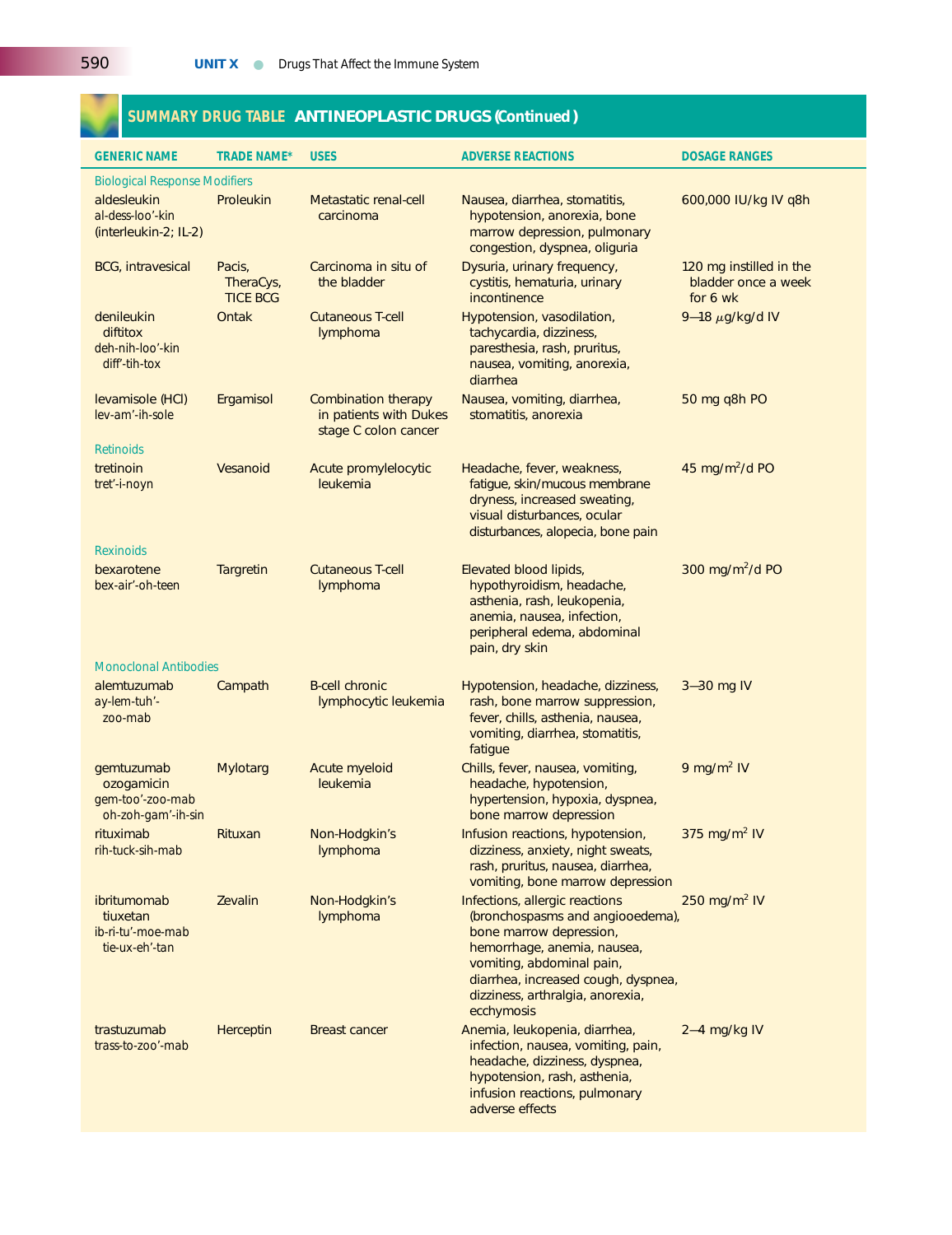| <b>GENERIC NAME</b>                                                      | <b>TRADE NAME*</b> | <b>USES</b>                                                                                       | <b>ADVERSE REACTIONS</b>                                                                                                                                                                           | <b>DOSAGE RANGES</b> |
|--------------------------------------------------------------------------|--------------------|---------------------------------------------------------------------------------------------------|----------------------------------------------------------------------------------------------------------------------------------------------------------------------------------------------------|----------------------|
| <b>Unclassified Antineoplastics</b>                                      |                    |                                                                                                   |                                                                                                                                                                                                    |                      |
| imatinib mesylate<br>eh-mat'-eh-nib                                      | Gleevec            | Chronic myeloid<br>leukemia,<br>gastrointestinal<br>stromal tumors, acute<br>lymphocytic leukemia | Gastric irritation, arthralgia, muscle<br>cramps, hemorrhage, pyrexia,<br>weakness, epistaxis, fatique,<br>ecchymosis, fluid retention,<br>night sweats                                            | 400-800 mg/d PO      |
| porfimer sodium<br>poor-fi'-mer                                          | Photofrin          | Esophageal cancer                                                                                 | Atrial fibrillation, insomnia,<br>constipation, nausea, abdominal<br>pain, vomiting, pleural effusion,<br>dyspnea, pneumonia, pharyngitis,<br>anemia, fever, chest pain, pain,<br>photosensitivity | 2 mg/kg IV           |
| mitotane<br>mye'-toe-tane                                                | Lysodren           | <b>Adrenal cortical</b><br>carcinoma                                                              | Leukocytosis, GI symptoms<br>(nausea, vomiting, diarrhea,<br>abdominal pain), fatique, edema,<br>hyperglycemia, dyspnea, cough,<br>rash, or itching, headaches,<br>dizziness                       | $2-16$ g/d PO        |
| *The term <i>generic</i> indicates the drug is available in generic form |                    |                                                                                                   |                                                                                                                                                                                                    |                      |

\*The term *generic* indicates the drug is available in generic form.

cured. Each cycle of treatment with the antineoplastic drugs kills some, but by no means all, of the malignant cells. Therefore, repeated courses of chemotherapy are used to kill more and more of the malignant cells, until theoretically none are left.

## **Alkylating Drugs**

Alkylating drugs interfere with the process of cell division of malignant and normal cells. The drug binds with DNA, causing breaks and preventing DNA replication.



**FIGURE 55-1.** Cell kill theory describing activity of repeated chemotherapy regimens.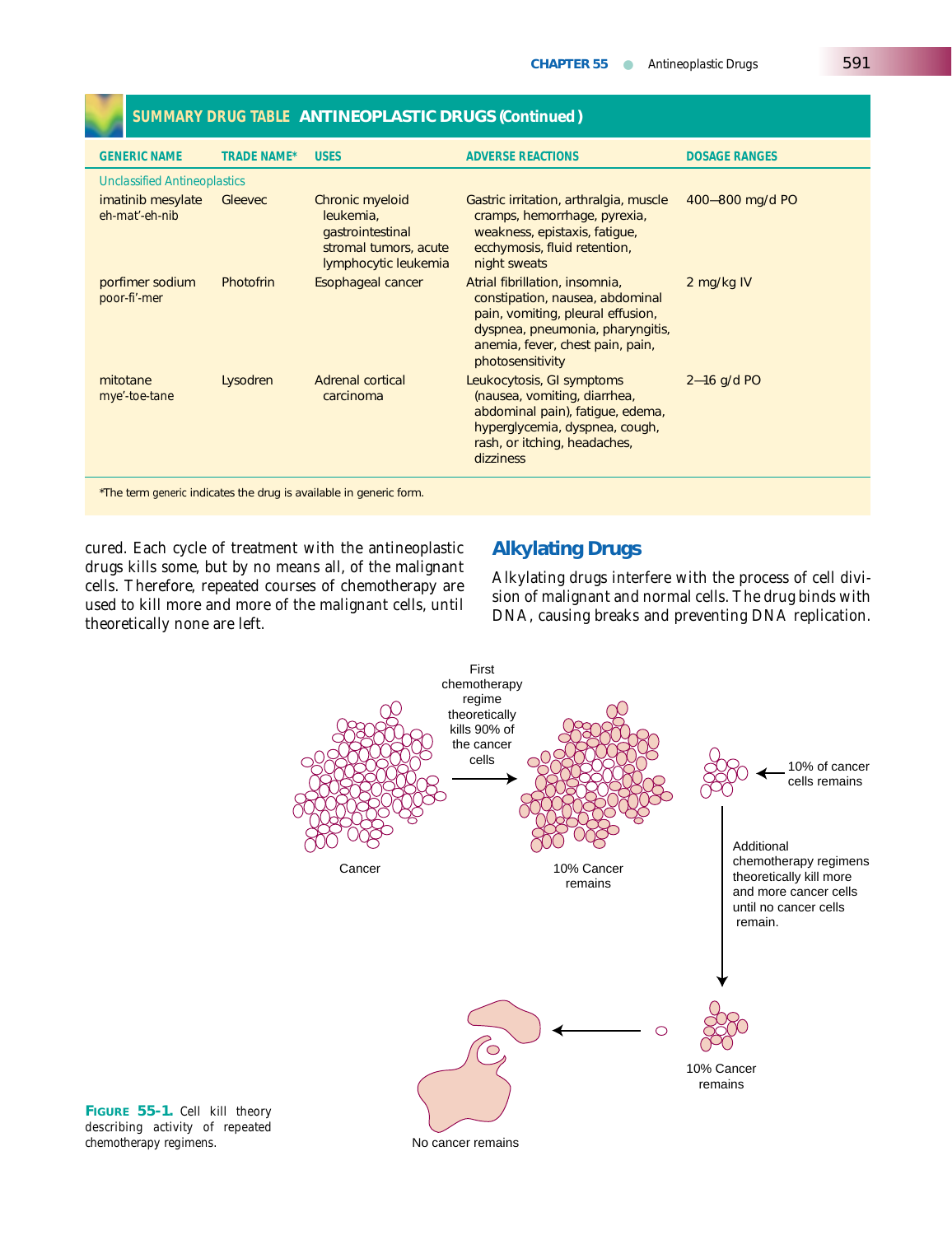The malignant cells appear to be more susceptible to the effects of the alkylating drugs. Examples of alkylating drugs include busulfan (Myleran, Busulfex) and chlorambucil (Leukeran).

#### **Antineoplastic Antibiotics**

The antineoplastic antibiotics, unlike their anti-infection antibiotic relatives, do not have anti-infective (against infection) ability. Their action is similar to the alkylating drugs. Antineoplastic antibiotics appear to interfere with DNA and RNA synthesis and therefore delay or inhibit cell division, including the reproducing ability of malignant cells. Examples of antineoplastic antibiotics include bleomycin (Blenoxane), doxorubicin (Adriamycin), and plicamycin (Mithracin).

## **Antimetabolites**

The antimetabolites interfere with various metabolic functions of cells, thereby disrupting normal cell functions. They inactivate enzymes or alter the structure of DNA, changing the DNA's ability to replicate. These drugs are most effective in the treatment of rapidly dividing neoplastic cells. Examples of the antimetabolites include methotrexate and fluorouracil (Adrucil).

## **Hormones**

The exact method of antineoplastic action of hormones is unclear. These drugs also appear to counteract the effect of male or female hormones in hormone-dependent tumors (see Chap. 52). They appear to alter the hormonal environment of the cell. Examples of hormones used as neoplastic drugs include the androgen testolactone (Teslac), conjugate estrogens (see Chap. 52), and the progestin megestrol (Megace).

Gonadotropin-releasing hormone analogs, for example, goserelin (Zoladex), appear to act by inhibiting the anterior pituitary secretion of gonadotropins, thus suppressing the release of pituitary gonadotropins. These drugs primarily decrease serum testosterone levels and therefore are used in the treatment of advanced prostatic carcinomas.

## **Mitotic Inhibitors**

Mitotic inhibitors (antimitotics) interfere with or stop cell division. Examples of mitotic inhibitors include paclitaxel (Taxol) and vincristine (Oncovin).

## **Miscellaneous Antineoplastic Drugs**

The mechanism of action of this unrelated group of drugs is not entirely clear. Examples of miscellaneous antineoplastics include cisplatin (Platinol) and hydroxyurea (Hydrea).

# **USES** ●

Antineoplastic drugs may be given alone or in combination with other antineoplastic drugs. In many instances, a combination of these drugs produces better results than the use of a single antineoplastic drug.

Although many antineoplastic drugs share a similar activity (ie, they interfere in some way with cell division), their uses are not necessarily similar. The more common uses of specific antineoplastic drugs are given in the Summary Drug Table.

## **ADVERSE REACTIONS** ●

Antineoplastic drugs often produce a wide variety of adverse reactions. Some of these reactions are dose dependent; that is, their occurrence is more common or their intensity is more severe when higher doses are used. Other adverse reactions occur primarily because of the effect the drug has on many cells of the body. Because the antineoplastic drugs affect both cancer cells and rapidly proliferating normal cells (ie, cells in the bone marrow, gastrointestinal tract, reproductive tract, and the hair follicles), adverse reactions occur as the result of the action on these cells. Adverse reactions common to many of the antineoplastic drugs include bone marrow suppression, nausea, vomiting, stomatitis, diarrhea, and hair loss.

Some adverse reactions are desirable, for example, the depressing effect of certain antineoplastic drugs on the bone marrow because this adverse drug reaction is essential in the treatment of the leukemias. Other adverse reactions are not desirable, for example, severe vomiting or diarrhea.

Antineoplastic drugs are potentially toxic and their administration is often associated with many serious adverse reactions. At times, some of these adverse effects are allowed because the only alternative is to stop treatment of the malignancy. A treatment plan is developed that will prevent, lessen, or treat most or all of the symptoms of a specific adverse reaction. An example of prevention is giving an antiemetic before administering an antineoplastic drug known to cause severe nausea and vomiting. An example of treatment of the symptoms of an adverse reaction is the administration of an antiemetic and intravenous (IV) fluids and electrolytes when severe vomiting occurs.

Adverse reactions seen with the administration of these drugs may range from very mild to life threatening. Some of these reactions, such as the loss of hair (**alopecia**), may have little effect on the physical status of the patient but may definitely have a serious effect on the patient's mental health. Because nursing is concerned with the whole patient, these physically altering reactions that can have a profound effect on the patient must be considered when planning nursing management.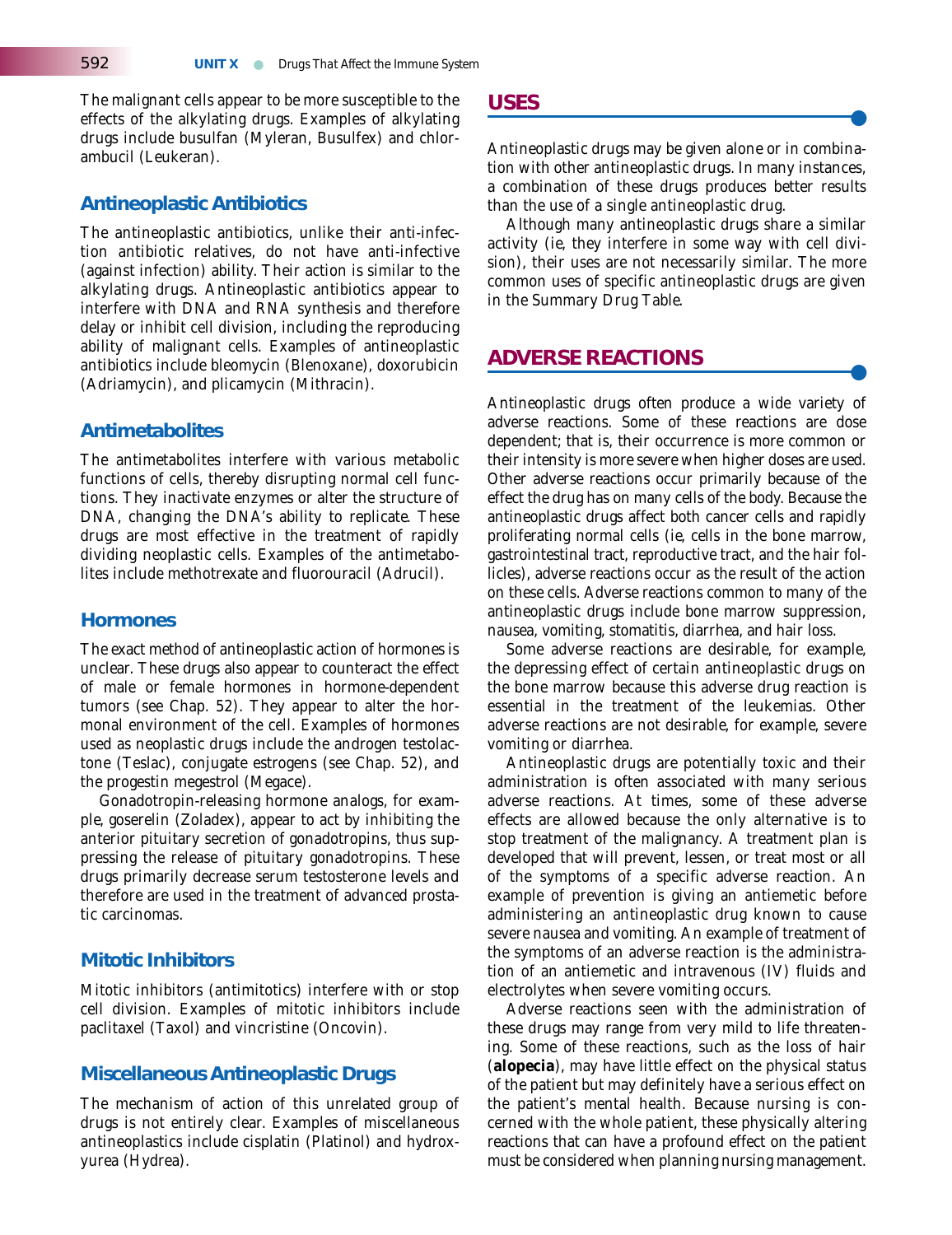Some of the adverse reactions seen with antineoplastic drugs are listed in the Summary Drug Table: Antineoplastic Drugs. Appropriate references should be consulted when administering these drugs because there are a variety of uses, dose ranges, and, in some instances, many adverse reactions.

## **CONTRAINDICATIONS, PRECAUTIONS, AND INTERACTIONS**

The information discussed in this section is general, and the contraindications, precautions, and interactions for each antineoplastic drug vary. The nurse should consult appropriate sources before administering any antineoplastic drug.

The antineoplastic drugs are contraindicated in patients with leukopenia, thrombocytopenia, anemia, serious infections, serious renal disease, or known hypersensitivity to the drug and during pregnancy (see Display 55-1 for pregnancy classifications of selected antineoplastic drugs).

Antineoplastic drugs are used cautiously in patients with renal or hepatic impairment, active infection, or other debilitating illnesses, or in those who have recently completed treatment with other antineoplastic drugs or radiation therapy.

The following sections give selected interactions of the alkylating drugs, antimetabolites, antibiotics, hormones, miotic inhibitors, and miscellaneous antineoplastic drugs. The nurse should consult appropriate sources for a more complete listing of interactions before any antineoplastic drug is administered.

| <b>DISPLAY 55-1 • Pregnancy Classification for Selected</b>                                                                                                | <b>Antineoplastic Drugs</b>                                                                                                                                  |                                                                                                                                                |
|------------------------------------------------------------------------------------------------------------------------------------------------------------|--------------------------------------------------------------------------------------------------------------------------------------------------------------|------------------------------------------------------------------------------------------------------------------------------------------------|
| <b>PREGNANCY CATEGORY C</b><br>cyclophosphamide<br>levamisole<br><b>PREGNANCY CATEGORY D</b>                                                               | asparaginase<br>dacarbazine                                                                                                                                  | pegaspargase<br>dactinomycin                                                                                                                   |
| husulfan<br>cladribine<br>chlorambucil<br>cisplatin<br>ifosfamide<br>mechlorethamine<br>melphalan<br>procarbazine<br>thiotepa<br>daunorubicin<br>tamoxifen | idarubicin<br>mitomycin<br>fluorouracil<br>toremifene<br>hydroxyurea<br>mercaptopurine<br>thioquanine<br>mitoxantrone<br>flutamide<br>megestrol<br>etoposide | vincristine<br>anastrozole<br>mitoxantrone<br>pentostatin<br>teniposide<br>vinblastine<br>bleomycin<br>epirubicin<br>doxorubicin<br>teniposide |
| <b>PREGNANCY CATEGORY X</b><br>diethylstilbestrol<br>methotrexate                                                                                          | bicalutamide<br>plicamycin                                                                                                                                   | goserelin<br>triptorelin                                                                                                                       |

## **Alkylating Drugs**

The alkylating drugs may antagonize the effects of antigout drugs by increasing serum uric acid levels. Dosage adjustment of the antigout drug may be needed. If cisplatin is used concurrently with aminoglycosides, there may be an increase in nephrotoxicity and ototoxicity. When cisplatin is used concurrently with loop diuretics, there is an increased risk of ototoxicity. Administering live viral vaccines with cyclophosphamide may decrease the antibody response of the vaccine.

## **Antimetabolites**

Antimetabolite drugs may antagonize the effects of antigout drugs by increasing the serum uric acid concentration. Toxicity from methotrexate may be increased by other nephrotoxic drugs. When the antimetabolites are administered with other antineoplastic drugs, bone marrow suppression is additive. Vitamin preparations containing folic acid may decrease the effects of methotrexate. Alcohol ingestion while taking methotrexate may increase the risk of hepatotoxicity. Concurrent use of methotrexate and the nonsteroidal anti-inflammatory drugs (NSAIDs) may cause severe methotrexate toxicity. Fluorouracil is not compatible with the diazepam, doxorubicin, and methotrexate. Food decreases the absorption of fluorouracil. Live viral vaccines should not be administered if the patient is receiving fluorouracil because a decrease in antibody production may occur, causing the vaccine to be ineffective. Severe cardiomyopathy with left ventricular failure has occurred when fluorouracil and cisplatin are given together.

## **Antineoplastic Antibiotics**

Plasma digoxin levels may decrease when the drug is administered with bleomycin. When bleomycin is used with cisplatin, there is an increased risk of bleomycin toxicity. Pulmonary toxicity may occur when bleomycin is administered with other antineoplastic drugs. Plicamycin, mitomycin, mitoxantrone, and dactinomycin have an additive bone marrow depressant effect when administered with other antineoplastic drugs. In addition, mitomycin, mitoxantrone, and dactinomycin decrease antibody response to live virus vaccines. Dactinomycin potentiates or reactivates skin or gastrointestinal reactions of radiation therapy. There is an increased risk of bleeding when plicamycin is administered with aspirin, warfarin, heparin, and the NSAIDs.

## **Hormones**

Bicalutamide may increase the effect of oral anticoagulants. Flutamide enhances the action of leuprolide. Additive antineoplastic effects may occur when leuprolide is administered with megestrol or flutamide. Estrogens decrease the effectiveness of tamoxifen.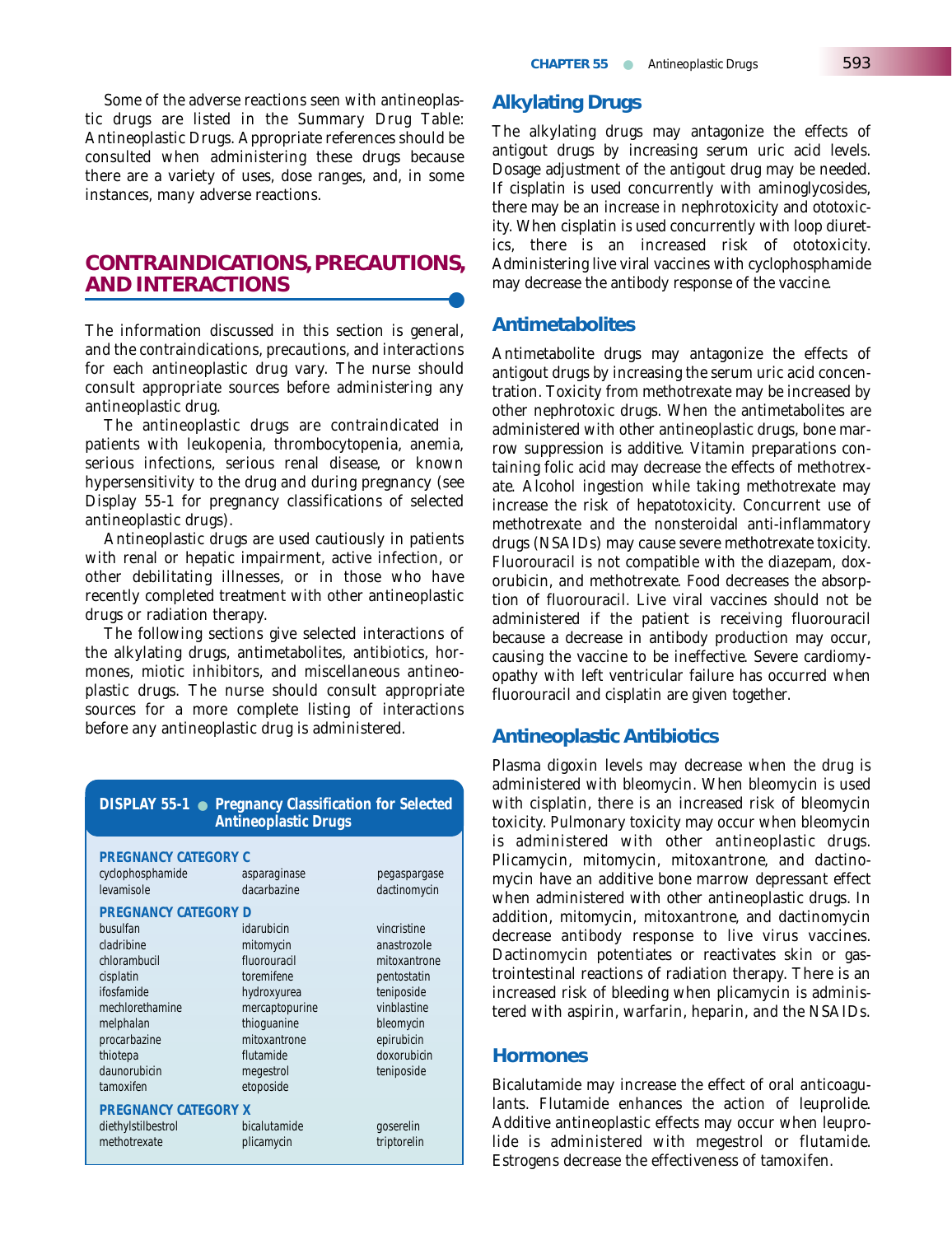## **Miotic Inhibitors**

Additive bone marrow depressive effects occur when the miotic inhibitor drugs are administered with other antineoplastic drugs or radiation therapy. Administration of vincristine with digoxin results in a decreased therapeutic effect of the digoxin and decreased plasma digoxin levels. There is a decrease in serum concentrations of phenytoin when administered with vinblastine.

## **Miscellaneous Antineoplastic Drugs**

When asparaginase is administered to a patient with diabetes, the risk for hyperglycemia is increased; a dosage adjustment of the oral antidiabetic drug may be necessary. Glucocorticoids decrease the effectiveness of aldesleukin. When aldesleukin is administered with antihypertensive drugs, there is an additive hypotensive effect. Etoposide may decrease the immune response to live viral vaccines.

There is an increased risk for bone marrow suppression when levamisole or hydroxyurea are administered with other antineoplastic drugs. Use of levamisole with phenytoin increases the risk of phenytoin toxicity. Pegaspargase may alter drug response of the anticoagulants. When procarbazine is administered with other central nervous system (CNS) depressants, such as alcohol, antidepressants, antihistamines, opiates, or the sedatives, an additive CNS effect may be seen. Procarbazine may potentiate hypoglycemia when administered with insulin or oral antidiabetic drugs.

## **SCHER ALERT: Green Tea**

*Green tea and black teas come from the same plant. The difference is in the processing. Green tea is simply dried tea leaves, whereas black tea is fermented, giving it the dark color, the stronger flavor, and the lowest amount of tannins and polyphenols. The beneficial effects of green tea lie in the polyphenols, or flavonoids, that have antioxidant properties. Antioxidants are thought to play a major role in preventing disease (eg, colon cancer) and reducing the effects of aging. Green tea polyphenols are powerful antioxidants. The polyphenols are thought to act by inhibiting the reactions of free radicals within the body that are thought to play a role in aging. The benefits of green tea include an overall sense of well-being, cancer prevention, dental health, and maintenance of heart and liver health. Green tea taken as directed is safe and well tolerated. It contains as much as 50 mg of caffeine per cup. Decaffeinated green tea retains all of the polyphenol content. The recommended dosage is 2 to 5 cups a day. Standardized green tea extracts vary in strength, so dosages may need to be adjusted. The recommeded dosage is 250 to 400 mg/d of extract standardized to 90% polyphenols. Because green tea contains caffeine, nervousness, restlessness, insomnia, and gastrointestinal upset may occur. Green tea should be avoided during pregnancy because of its caffeine content. Patients with hypertension, cardiac conditions, anxiety, insomnia, diabetes, and ulcers should use green tea with caution.* 

● **The Patient Receiving an Antineoplastic Drug**

### **ASSESSMENT**

#### *Preadministration Assessment*

The extent of the preadministration assessment depends on the type of malignancy and the patient's general physical condition. The initial assessment of the patient scheduled for chemotherapy may include:

- The type and location of the neoplastic lesion (as stated on the patient's chart)
- The stage of the disease, for example, early, metastatic, terminal
- The patient's general physical condition
- The patient's emotional response to the disease
- The anxiety or fears the patient may have regarding chemotherapy treatments
- Previous or concurrent treatments (if any), such as surgery, radiation therapy, other antineoplastic drugs
- Other current nonmalignant disease or disorder, for example, congestive heart failure or peptic ulcer, that may or may not be related to the malignant disease
- The patient's knowledge or understanding of the proposed chemotherapy regimen
- Other factors, such as the patient's age, financial problems that may be associated with a long-term illness, family cooperation and interest in the patient, and the adequacy of health insurance coverage (which may be of great concern to the patient)

Immediately before administering the first dose of an antineoplastic drug, the nurse takes the patient's vital signs. The nurse obtains a current weight because the dose of some antineoplastic drugs is based on the patient's weight in kilograms or pounds. The dosages of some antineoplastic drugs also may be based on body surface measurements and are stated as a specific amount of drug per square meter  $(m<sup>2</sup>)$  of body surface. Additional physical assessments may be necessary for certain antineoplastic drugs.

A few antineoplastic drugs require treatment measures before administration. An example of preadministration treatment is hydration of the patient with 1 to 2 liters of IV fluid infused before administration of cisplatin (Platinol) or administration of an antiemetic before the administration of mechlorethamine. These measures are ordered by the primary health care provider and, in some instances, may vary slightly from the manufacturer's recommendations.

When an antineoplastic drug has a depressing effect on the bone marrow, laboratory tests, such as a complete blood count, are ordered to determine the effect of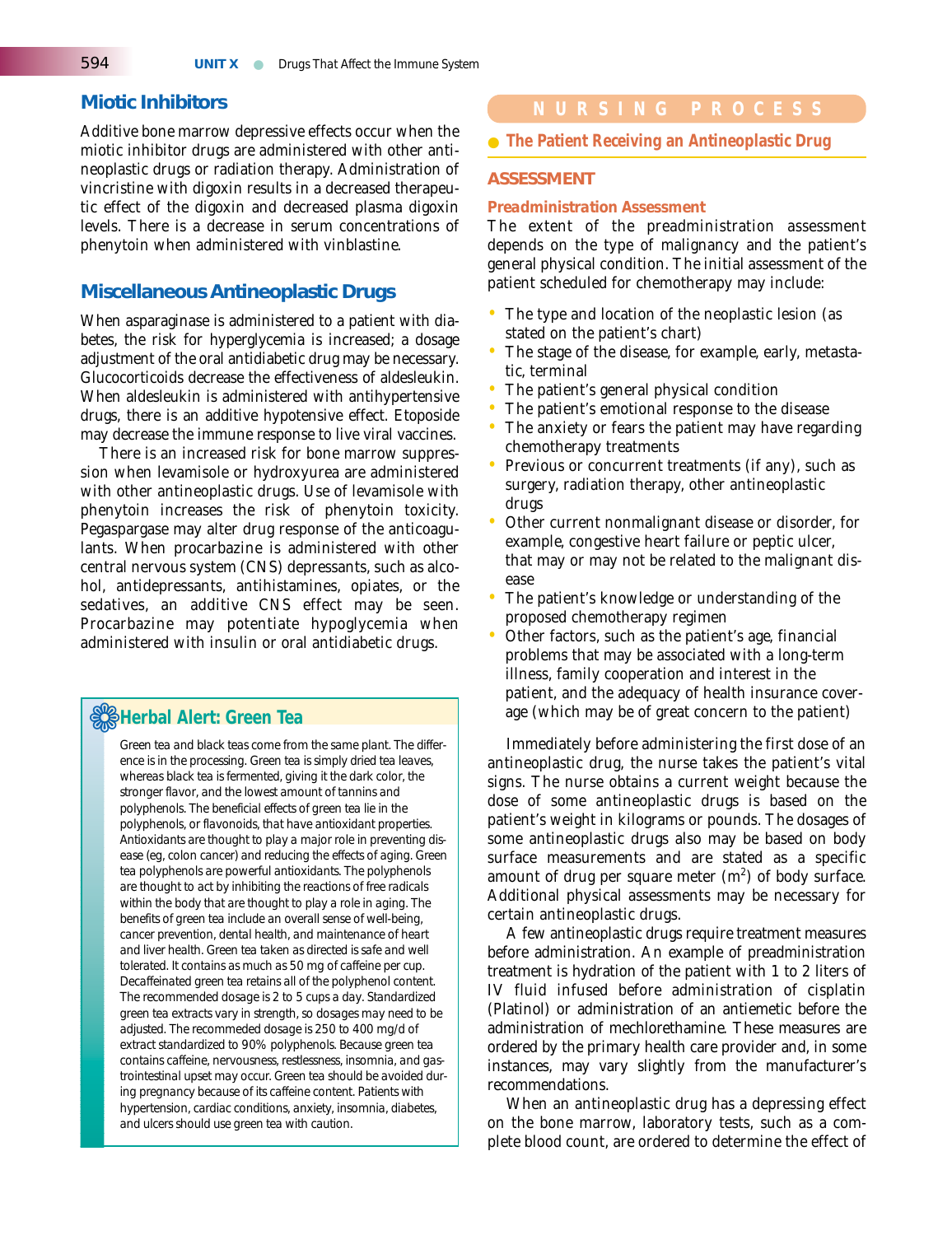the previous drug dosage. Before the first dose of the drug is administered, pretreatment laboratory tests provide baseline data for future reference.

#### *Ongoing Assessment*

The patient who is acutely ill with many physical problems requires different ongoing assessment activities than does one who is ambulating and able to participate in the activities of daily living. Once the patient's general condition is assessed and needs identified, the nurse develops a care plan to meet those needs. Patients receiving chemotherapy can be at different stages of their disease; therefore, nurses must individualize the nursing care of each patient based on the patient's needs and not only on the type of drug administered.

In general, after the administration of an antineoplastic drug, the nurse bases the ongoing assessment on the following factors:

- The patient's general condition
- The patient's individual response to the drug
- Adverse reactions that may occur
- Guidelines established by the primary health care provider or hospital
- Results of periodic laboratory tests

Different types of laboratory tests may be used to monitor the patient's response to therapy. Some of these tests, for example, a complete blood count, may be used to determine the response of the bone marrow to an antineoplastic drug. Other tests, for example, liver function tests, may be used to detect liver toxicity, which may be an adverse reaction that can be seen with the administration of some of these drugs. Abnormal laboratory tests may also require a change in the nursing care plan. For example, a significant drop in the platelet count may result in bleeding episodes and require measures, such as prolonged pressure on injection sites, to prevent bleeding or bruising episodes.

The nurse reviews the results of all laboratory tests at the time they are reported. The primary health care provider is notified of the results before the administration of successive doses of an antineoplastic drug. If these tests indicate a severe depressant effect on the bone marrow or other test abnormalities, the primary health care provider may reduce the next drug dose or temporarily stop chemotherapy to allow the affected body systems to recover.

## **NURSING DIAGNOSES**

The nursing diagnoses for the patient with a malignancy are usually extensive and are based on many factors, such as the patient's physical and emotional condition, the adverse reactions resulting from antineoplastic drug therapy, and the stage of the disease.

#### **Nursing Diagnoses Checklist**

- ✓ **Disturbed Body Image** related to adverse reactions of antineoplastic drugs (eg, alopecia, weight loss)
- ✓ **Imbalanced Nutrition: Less than Body Requirements** related to adverse drug reactions of antineoplastic drugs (eg, nausea, vomiting, anorexia)
- ✓ **Risk for Infection** related to adverse drug reactions of antineoplastic drugs (eg, bone marrow suppression)
- ✓ **Impaired Oral Mucous Membranes** related to adverse drug effects of the antineoplastic drugs (eg, stomatitis)
- ✓ **Diarrhea** related to adverse reactions of the antineoplastic drugs
- ✓ **Impaired Tissue Integrity** related to adverse reactions of the antineoplastic drugs (extravasation)
- ✓ **Anxiety** related to diagnosis, necessary treatment measures, the occurrence of adverse reactions, other factors

Drug-specific nursing diagnoses are highlighted in the Nursing Diagnoses Checklist. Other nursing diagnoses applicable to these drugs are discussed in depth in Chapter 4.

## **PLANNING**

The expected outcomes of the patient may include an optimal response to therapy, management of common adverse reactions, a reduction in anxiety, and an understanding of the prescribed treatment modalities.

## **IMPLEMENTATION**

## *Promoting an Optimal Response to Therapy*

Care of the patient receiving an antineoplastic drug depends on factors such as the drug or combination of drugs given, the dosage of the drugs, the route of administration, the patient's physical response to therapy, the response of the tumor to chemotherapy, and the type and severity of adverse reactions. Some drugs may be administered by various routes, depending on the cancer being treated. For example, thiotepa may be administered by the intravenous route for breast cancer, intravesical route for superficial bladder cancer, intrapleural route for malignant pleural effusions, and by the intraperitoneal route for ovarian cancer.

Most hospitals and clinics require that nurses receive specialized training and standardized educational preparation before they are permitted to administer antineoplastic drugs. The Oncology Nursing Society has developed guidelines and educational tools for credentialing nurses for certification in administering chemotherapy.

In some hospitals, policies are established to provide nursing personnel with specific guidelines for the assessment and care of patients receiving a single or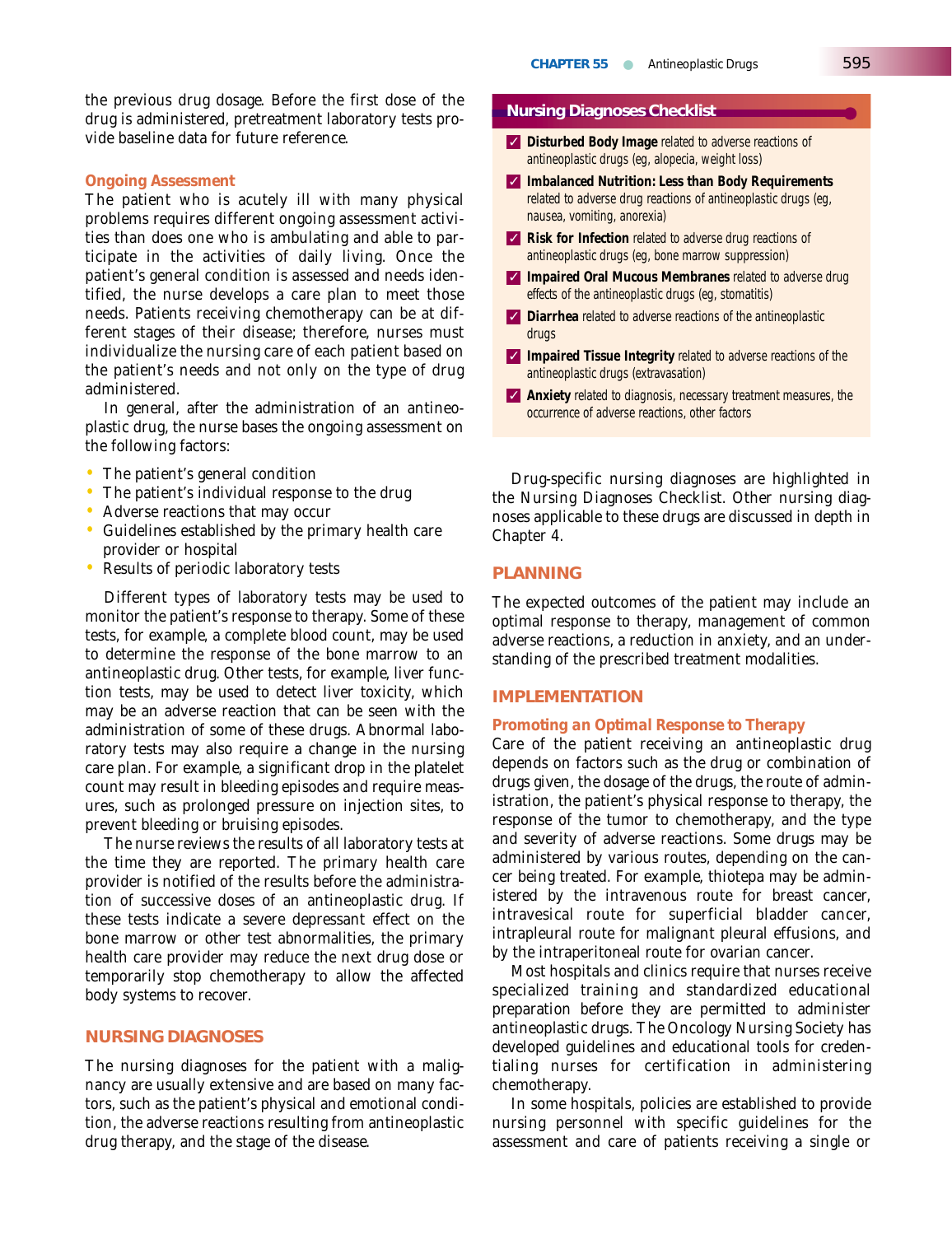combination chemotherapeutic drug regimen. If guidelines are not provided, it is important for the nurse to review the drugs being given before their administration. The nurse consults appropriate references to obtain information regarding the preparation and administration of a particular drug, the average dose ranges, all the known adverse reactions, and the warnings and precautions given by the manufacturer.

ORAL ADMINISTRATION. A number of antineoplastic drugs are administered orally. The oral route is convenient, economical, noninvasive, and often less toxic. Most oral drugs are well absorbed when the gastrointestinal tract is functioning normally. Antineoplastic drugs such as melphalan, busulfan, and chlorambucil are usually given orally. (Melphalan and busulfan are also available as injectable products for specific indications.) Most oral drugs are administered by the patient in a home setting. The section on "Educating the Patient and Family" provides information to include in a teaching plan.

When an antineoplastic drug is administered orally, the nurse must handle the drug safely. Gloves are considered acceptable if physical contact with the tablet or capsule is necessary.

PARENTERAL ADMINISTRATION. Although some of these drugs are given orally, others are given by the parenteral route. Antineoplastic drugs may be administered subcutaneously, intramuscularly, and intravenously. When giving these drugs IM, the nurse gives the injection into the large muscles using the Z-tract method (see Chap. 2) because administration can cause stinging or burning. When the SC method of administration is used, the injection should contain no more than 3 mL, and injections are given in the usual SC injection sites (see Chap. 2). If the injections are given frequently, the sites should be rotated and charted appropriately.

Goserelin (Zoladex), a hormonal antineoplastic drug used to treat breast cancer, is administered subcutaneously in an unusual way. The drug is contained in a dry pellet that is implanted in the soft tissue of the abdomen, where it is gradually absorbed during a period of 1 to 3 months. After a local anesthetic, such as lidocaine, is administered, a large needle (usually 16 gauge) is used to insert the pellet.

It is most important to follow the directions of the manufacturer or primary health care provider regarding the type of solution to be used for dilution or administration. When preparing an antineoplastic drug for parenteral administration, the nurse wears disposable plastic gloves. Some of these drugs can be absorbed through the skin of the individual preparing these drugs. Because antineoplastic drugs are highly toxic and can have an effect on many organs and systems of the body, nurses must use measures to prevent absorption of the drug through the skin. It is important for the nurse to take precautions to prevent accidental spilling or spraying of the drug into the eyes or onto unprotected areas of the skin. The nurse thoroughly washes the hands before and after preparing and administering an antineoplastic drug. This is especially important when the drug is given by the parenteral route.

Special directions for administration, stated by either the primary health care provider or manufacturer, are also important. For example, cisplatin cannot be prepared or administered with needles or IV administration sets containing aluminum because aluminum reacts with cisplatin, causing formation of a precipitate and loss of potency.

ADMINISTERING ANTINEOPLASTIC DRUGS INTRA-VENOUSLY. The intravenous route of drug delivery is the most common and most reliable method of drug delivery. Intravenous administration may be accomplished using a vascular access device, an Angiocath, or a butterfly needle. These devices have become a common method of drug delivery and depending on the patient's individual treatment regimen, may be inserted before therapy. Selection of the device depends on the type of therapy the patient is to receive, the condition of the veins, and how long the treatment regimen is to be continued. Instructions for monitoring the administration of intravenous antineoplastic drugs are given by the physician. Nurses who are certified in chemotherapy drug administration administer these drugs, but any nurse may be involved in monitoring patients receiving antineoplastic drugs.

Most antineoplastic drugs have specific recommended administration techniques. For example, an infusion pump is recommended for the administration of cisplatin, and plicamycin (Mithracin) is administered by slow IV infusion during a period of 4 to 6 hours. If administration guidelines are not provided by the primary health care provider or the hospital, the nurse checks with the appropriate authorities (physician, pharmacist) regarding the administration of a specific antineoplastic drug.

The nurse must read thoroughly the package insert supplied with the drug before the drug is prepared and administered. The manufacturer's recommendations may include information such as storage of the drug, reconstitution procedures, stability of the drug after reconstitution, the rate of administration, and the technique of administration.

Antineoplastic drugs are potentially toxic drugs that can cause a variety of effects during and after their administration. Display 55-2 summarizes important points to keep in mind when administering an antineoplastic drug.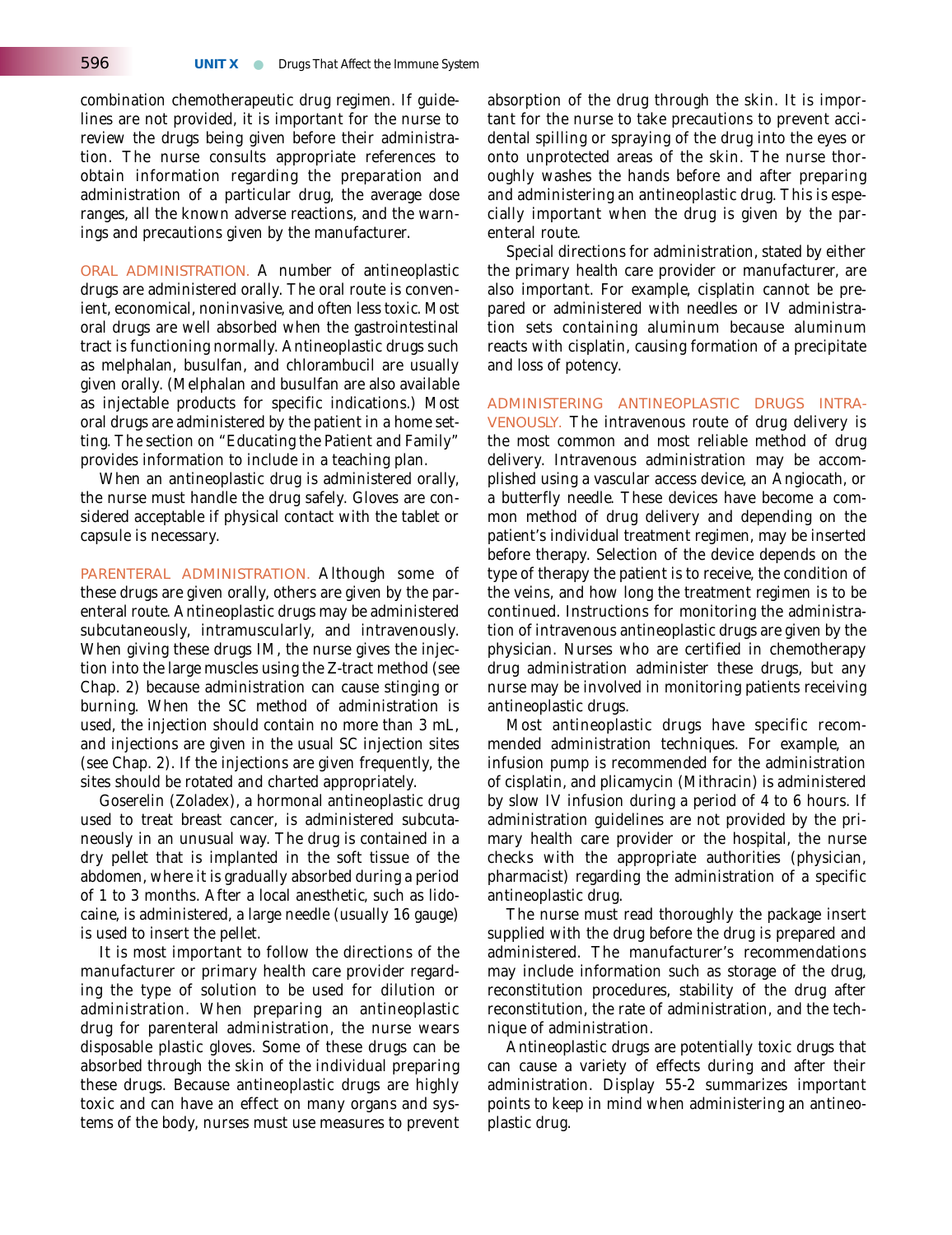### **DISPLAY 55-2** ● **Important Points to Keep in Mind When Administering an Antineoplastic Drug**

- Great care and accuracy are important in preparing and administering these drugs.
- Wear disposable plastic gloves when preparing any of these drugs for parenteral administration.
- Observe the patient closely before, during, and after the administration of an antineoplastic drug.
- Observe the IV site closely to detect any signs of **extravasation** (leakage into the surrounding tissues). Tissue necrosis can be a serious complication. Discontinue the infusion and notify the primary health care provider if discomfort, redness along the pathway of the vein, or infiltration occurs.
- Continually update nursing assessments, nursing diagnoses, and nursing care plans to meet the changing needs of the patient.
- Notify the primary health care provider of all changes in the patient's general condition, the appearance of adverse reactions, and changes in laboratory test results.
- Provide the patient and family with both physical and emotional support during treatment.

## GUIDELINES ESTABLISHED BY THE PRIMARY HEALTH

CARE PROVIDER OR HOSPITAL. During chemotherapy, the primary health care provider may write orders for certain nursing procedures, such as measuring fluid intake and output, monitoring the vital signs at specific intervals, and increasing the fluid intake to a certain amount. Even when orders are written, the nurse should increase the frequency of certain assessments, such as monitoring vital signs, if the patient's condition changes. Some hospitals have written guidelines for nursing management when the patient is receiving a specific antineoplastic drug. The nurse incorporates these guidelines into the nursing care plan with nursing observations and assessments geared to the individual. The nurse adds further assessments to the nursing care plan when the patient's condition changes.

#### *Monitoring and Managing Adverse Drug Reactions*

Not all patients have the same response to a specific antineoplastic drug. For example, an antineoplastic drug may cause vomiting, but the amount of fluid and electrolytes lost through vomiting may vary from patient to patient. One patient may require additional sips of water once nausea and vomiting have subsided, whereas another may require IV fluid and electrolyte replacement. Nursing management is geared not only to what may or what did happen, but also is based on the effects produced by a particular adverse reaction. In the example of the patient who is vomiting, it is important to accurately measure all fluid intake and all output from the gastrointestinal and urinary tracts, as well as to observe the patient for signs of dehydration and electrolyte imbalances. These measurements and observations aid the primary health care provider in determining if fluid replacement is necessary.

Knowing what adverse reactions may occur allows the nurse to prepare for any event that will happen. For example, a hemorrhagic syndrome may be seen with the administration of plicamycin. Knowing this, assessments for hemorrhage are incorporated in the nursing care plan. Another example is the development of hyperuricemia (elevated blood uric acid levels), which may be seen with drugs, such as melphalan (Alkeran) or mercaptopurine (Purinethol). When this adverse reaction is known to occur, fluid intake and output measurements, as well as encouragement to increase fluid intake to at least 2000 mL of oral fluid per day, are included in the nursing care plan. Other antineoplastic drugs are nephrotoxic. Therefore, blood urea nitrogen levels and serum creatinine are monitored closely during therapy.

## ❄**Gerontologic Alert**

*Older adults are at increased risk for adverse reactions from the antineoplastic drugs because of the increased incidence of chronic disease, particularly renal impairment or cardiovascular disease. When renal impairment is present, a lower dosage of the antineoplastic may be indicated. Creatinine clearance is used to monitor renal function in the older adult. Blood creatinine levels are likely to be inaccurate because of a decreased muscle mass in the older adult.* 

MANAGING ALOPECIA. Alopecia (loss of hair) is a common adverse reaction associated with some of the antineoplastic drugs. Some drugs cause severe hair loss, whereas others cause gradual thinning. Examples of drugs commonly associated with severe hair loss are doxorubicin and vinblastine. Methotrexate, bleomycin, vincristine, and etoposide are associated with gradual hair loss.

If hair loss is associated with the antineoplastic drug being given, the nurse informs the patient that hair loss may occur. This problem occurs 10 to 21 days after the treatment cycle is completed. Hair loss is temporary, and hair will grow again when the drug therapy is completed. The nurse warns the patient that hair loss may occur suddenly and in large amounts. Although it is not life threatening, alopecia can lower self-esteem and serve as a reminder that the individual is undergoing treatment for cancer.

Depending on the patient, the nurse may need to make plans for the purchase of a wig or cap to disguise the hair loss until the hair grows back. Although this may seem to be a minor problem when compared with the serious reactions that may be seen during chemotherapy, the loss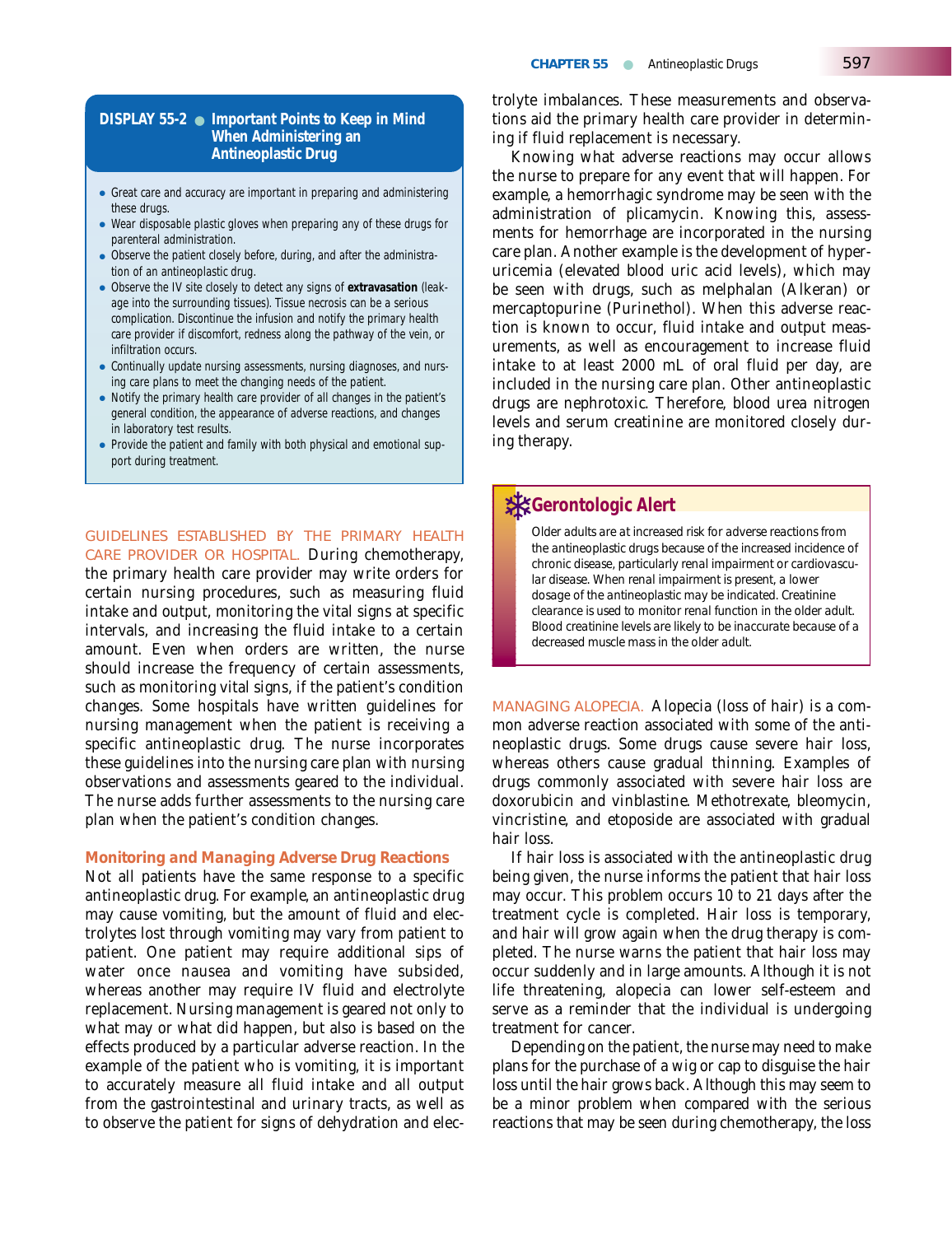of hair is a personal problem for most patients and requires significant nursing consideration.

MANAGING ANOREXIA. **Anorexia** (loss of appetite resulting in the inability to eat) is a common occurrence with the antineoplastic drugs. Is it not uncommon for the patient to report alterations in the sense of taste during the course of chemotherapy. The nurse assesses the nutritional status of the patient before and during treatment. Small, frequent meals (five to six meals daily) are usually better tolerated than are three large meals. Breakfast is often the best tolerated meal of the day. The nurse stresses the importance of eating meals high in nutritive value, particularly protein (eg, eggs, milk products, tuna, beans, peas, and lentils). Some patients are able to eat high-protein finger foods such as cheese or peanut butter and crackers. Nutritional supplements may also be prescribed. The nurse monitors the patient's body weight weekly (or more often if necessary) and reports any weight loss. If the patient continues to lose weight, a feeding tube may be used to administer a nutritionally complete liquid. While this is not ideal, the patient who is malnourished and weak may benefit from this intervention.

MANAGING BONE MARROW SUPPRESSION. **Bone mar-**

**row suppression** is a potentially dangerous adverse reaction resulting in decreased production of blood cells. Bone marrow suppression is manifested by abnormal laboratory test results and clinical evidence of leukopenia, thrombocytopenia, or anemia. For example, there is a decrease in the white blood cells or leukocytes **(leukopenia),** a decrease in the thrombocytes **(thrombocytopenia),** and a decrease in the red blood cells, resulting in anemia. Patients with leukopenia have a decreased resistance to infection, and the nurse must monitor them closely for any signs of infection.

## ❊**Nursing Alert**

*The nurse should report any of the following signs of infection to the health care provider immediately: temperature of 100.4*-*F (38*-*C) or higher, cough, sore throat, chills, frequent urination, or a white blood cell count of less than 2500 mm<sup>3</sup> .* 

Thrombocytopenia is characterized by a decrease in the platelet count  $(<$ 100,000/mm<sup>3</sup>). The nurse monitors patients with thrombocytopenia for bleeding tendencies and takes precautions to prevent bleeding. Injections are avoided but, if necessary, the nurse applies pressure to the injection site for 3 to 5 minutes to prevent bleeding into the tissue and the formation of a hematoma. The nurse informs the patient to avoid the use of electric razors, nail trimmers, dental floss, firm

toothbrushes, or any sharp objects. The patient is monitored closely for easy bruising, skin lesions, and bleeding from any orifice (opening) of the body.

## ❊**Nursing Alert**

*The nurse reports any of the following to the health care provider immediately: bleeding gums, easy bruising, petechiae (pinpoint hemorrhages), increased menstrual bleeding, tarry stools, bloody urine, or coffee-ground emesis.* 

**Anemia** occurs as the result of a decreased production of red blood cells in the bone marrow and is characterized by fatigue, dizziness, shortness of breath, and palpitations. On occasion, the administration of blood transfusions may be necessary to correct the anemia.

MANAGING NAUSEA AND VOMITING. Nausea and vomiting are common adverse reactions to the antineoplastic drugs. The primary health care provider may order an antiemetic about 30 minutes before treatment with the antineoplastic drug begins and continue the antiemetic for several days after administration of the chemotherapy. The nurse provides small, frequent meals to coincide with the patient's tolerance for food. Greasy or fatty foods and unpleasant sights, smells, and tastes are avoided. Cold foods, dry foods, and salty foods may be better tolerated. It is a good idea to provide diversional activities, such as music, television, and books. Relaxation, visualization, guided imagery, hypnosis, and other nonpharmacologic measures have been helpful to some patients.

MANAGING STOMATITIS. Because the cells in the mouth grow rapidly, they are particularly sensitive to the effects of the antineoplastic drugs. **Stomatitis** (inflammation of the mouth) or **oral mucositis** (inflammation of the oral mucous membranes) may occur 5 to 7 days after chemotherapy and continue up to 10 days after therapy. This adverse reaction is particularly uncomfortable because irritation of the oral mucous membranes affects the nutritional aspects of care. The patient must avoid any foods or products that are irritating to the mouth, such as alcoholic beverages, spices, strong mouthwashes, or toothpaste. The nurse provides soft or liquid food high in nutritive value. The oral cavity is inspected for increased irritation. The nurse reports any white patches on the tongue, throat, or gums; any burning sensation; and bleeding from the mouth or gums. Good mouth care is provided every 4 hours with normal saline or alcohol-free mouthwash. Lemon/glycerin swabs are avoided because they tend to irritate the oral mucosa and complicate stomatitis. The primary health care provider may order a topical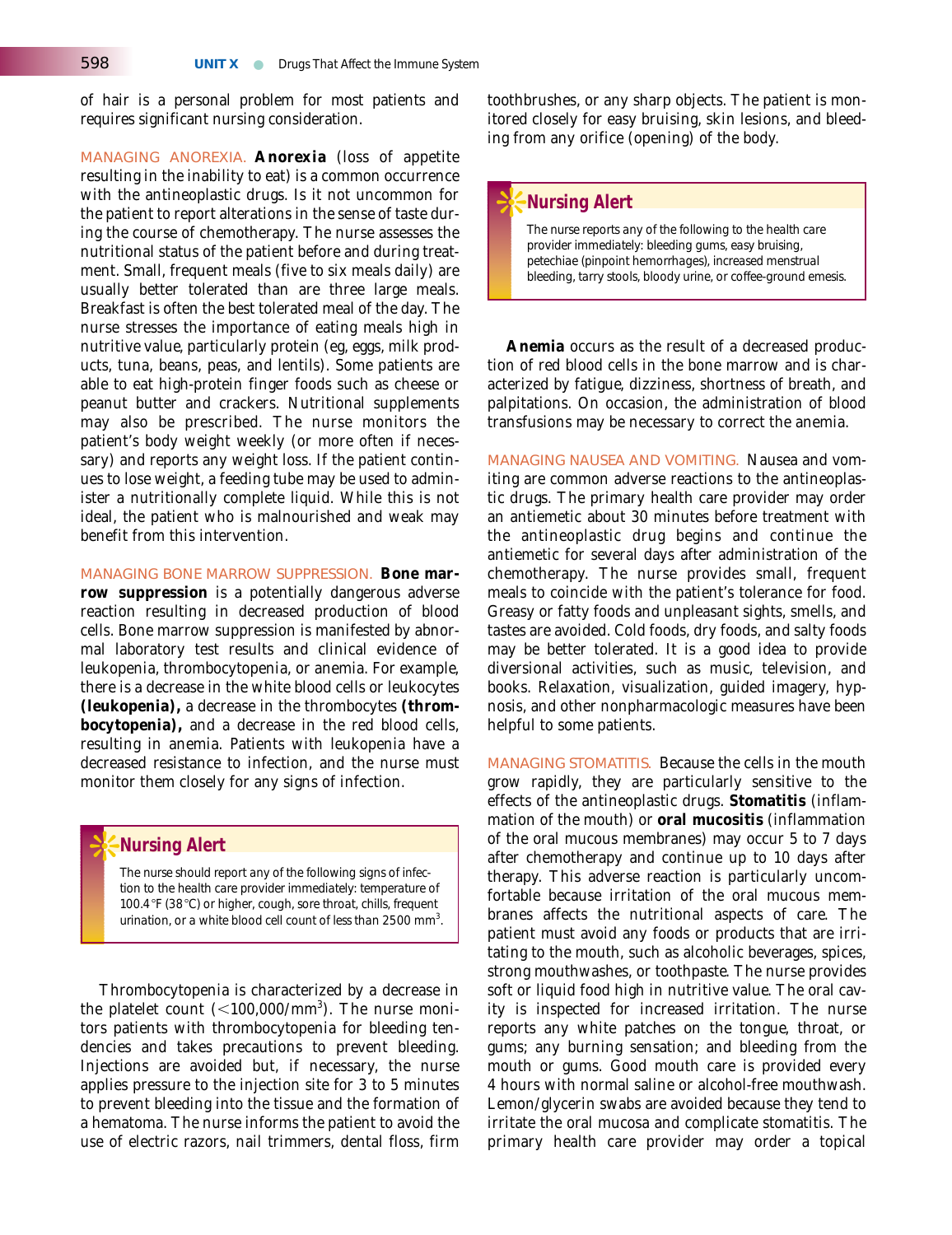viscous anesthetic, such as lidocaine viscous, before meals to decrease discomfort when eating.

MANAGING DIARRHEA. Measures to manage diarrhea include a low-residue diet while the bowel rests. Electrolytes are monitored and supplemented as needed. Adequate hydration must be maintained; intravenous fluids may be necessary. If diarrhea is severe, therapy may be delayed or stopped or the dose decreased.

MAINTAINING TISSUE INTEGRITY. Some antineoplastic drugs are **vesicants** (ie, they cause tissue necrosis if they infiltrate or extravasate out of the blood vessel and into the soft tissue). If extravasation occurs, underlying tissue is damaged. The damage can be severe, causing physical deformity or loss of vascularity or tendon function. Examples of vesicant drugs are daunorubicin, doxorubicin, and vinblastine.

### ❊**Nursing Alert**

*Patients at risk for extravasation are those unable to communicate to the nurse about the pain of extravasation, the elderly, debilitated or confused patient, and any patient with fragile veins.*

When the patient is receiving a vesicant, the nurse monitors the IV site continuously and checks for blood return frequently (every 1–2 mL). Extravasation may occur without warning, or signs may be detected by an alert nurse. The earlier the extravasation is detected, the less likely soft-tissue damage will occur.

## ❊**Nursing Alert**

*Signs of an extravasation include:*

- *Swelling (most common)*
- *Stinging, burning, or pain at the injection site (not always present)*
- *Redness*
- *Lack of blood return (if this is the only symptom, the IV should be re-evaluated)*

A lack of blood return alone is not always indicative of an extravasation, and an extravasation can occur even if a blood return is present. If an extravasation is suspected, the infusion is stopped immediately and the extravasation reported to the primary health care provider.

If a vesicant is prescribed as an infusion, it is given through a central line only and checked every 1 to 2 hours. The nurse keeps an extravasation kit containing all materials necessary to manage an extravasation available, along with the extravasation policy and procedure guidelines.

#### *Managing Anxiety*

Patients and family members are usually devastated by the diagnosis of a malignancy. The emotional impact of the disease may be forgotten or put aside by members of the medical team as they plan and institute therapy to control the disease. Patients undergoing chemotherapy require a great deal of emotional support from all members of the medical team. Kindness and gentleness in giving care and an understanding of the strain placed on the patient and the family may help reduce some of the fear and anxiety experienced during treatment.

#### *Educating the Patient and Family*

When the patient is hospitalized, the nurse explains all treatments and possible adverse effects to the patient before the initiation of therapy. The primary health care provider usually discusses the proposed treatment and possible adverse drug reactions with the patient and family members. The nurse briefly reviews these explanations immediately before parenteral administration of a drug.

Some of these drugs are taken orally at home. The areas included in a patient and family teaching plan for this type of treatment regimen are based on the drug prescribed, the primary health care provider's explanation of the chemotherapy regimen and instructions for taking the drug, and the needs of the individual. Some hospitals or primary health care providers give printed instructions to the patient. The nurse reviews these instructions after the patient has read them and allows time for the patient or family member to ask questions. The patient has a right to know the dangers associated with these drugs and what adverse reactions may occur.

Some patients are given antineoplastic drugs in the medical office or outpatient clinic. Before the institution of therapy, the treatment regimen is explained thoroughly to the patient and family. In some instances, a drug to prevent nausea may be prescribed to be taken before administration of the drugs in the medical office or clinic. To obtain the best possible effects, the nurse stresses to the patient that the drug must be taken at the time specified by the primary health care provider. It is important for the patient to comply with the treatment regimen to maximize a therapeutic effect. Most patients are compliant with therapy; however, some patients might decide to omit a dose in order to feel better temporarily. The nurse must stress the importance of maintaining the dosing schedule exactly as prescribed. A calendar indicating the doses to take, dates the drug is to be taken, and space to record each dose is often given to the patient. The patient is instructed to bring the treatment calendar to each appointment, and the patient is questioned about any omitted or delayed doses. One course of therapy is generally prescribed at a time to avoid inadvertent overdosing that could be life threatening.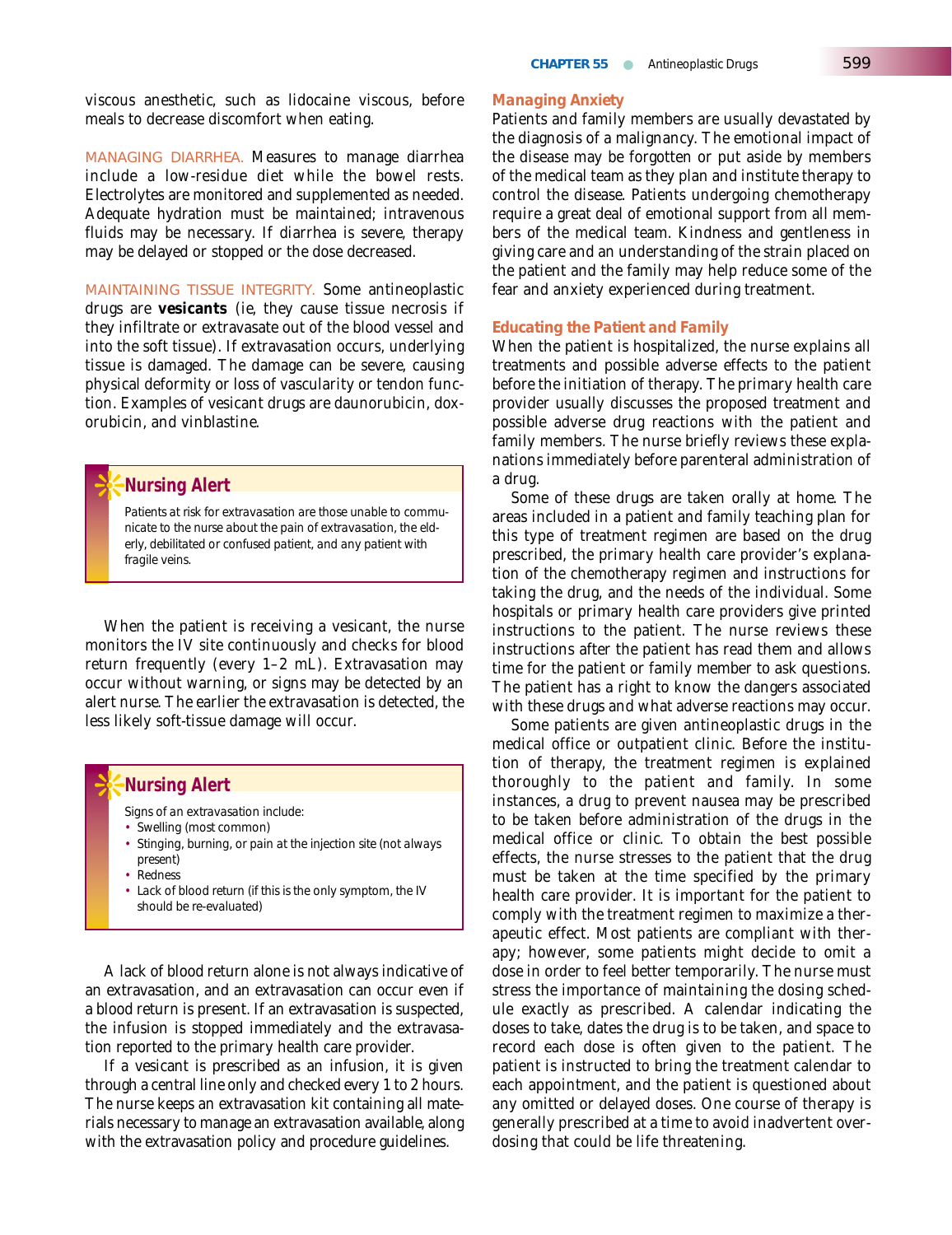The nurse includes the following points in a patient and family teaching plan when oral therapy is prescribed:

- Take the drug only as directed on the prescription container. Unless otherwise indicated, take the drug on a empty stomach with water to enhance absorption. However, the patient should follow specific directions, such as "take on an empty stomach" or "take at the same time each day"; they are extremely important.
- Familiarize yourself with the brand or trade name and the generic name to avoid confusion.
- Never increase, decrease, or omit a dose unless advised to do so by the primary health care provider.
- If any problems (adverse reactions) occur, no matter how minor, contact the primary health care provider immediately.
- All recommendations given by the primary health care provider, such as increasing the fluid intake, eating, or avoiding certain foods are important.
- The effectiveness or action of the drug could be altered if these directions are ignored. Other recommendations, such as checking the mouth for sores, rinsing the mouth thoroughly after eating or drinking, or drinking extra fluids, are given to identify or minimize some of the effects these drugs have on the body. It is important to follow these recommendations.
- Keep all appointments for chemotherapy. These drugs must be given at certain intervals to be effective.
- Do not take any nonprescription drug unless the use of a specific drug has been approved by the primary health care provider.
- Avoid drinking alcoholic beverages unless the primary health care provider has approved their use.
- Always inform other physicians, dentists, and medical personnel of therapy with this drug.
- Keep all appointments for the laboratory tests ordered by the primary health care provider. If unable to keep a laboratory appointment, notify the primary health care provider immediately.

## **EVALUATION**

- The therapeutic effect is achieved.
- Adverse reactions are identified, reported to the primary health care provider, and managed using nursing interventions.
- Anxiety is reduced.
- The patient verbalizes an understanding of the dosage regimen.
- The patient verbalizes an understanding of treatment modalities and the importance of continued follow-up care.
- The patient verbalizes the importance of complying with the prescribed therapeutic regimen.

## ● *Critical Thinking Exercises*

- **1.** *Dennis, age 10 years, has leukemia and is to begin chemotherapy with chlorambucil (Leukeran). Discuss what information would be important to discuss with Dennis and his parents before beginning the treatment regimen.*
- **2.** *Ms. Thompson has cancer of the lung and will begin a treatment regimen with methotrexate. Discuss important preadministration assessments you would perform before beginning therapy with methotrexate.*
- **3.** *Patients with a malignant disease need special consideration, understanding, and emotional support. On occasion, these needs are unrecognized by members of the medical profession. Suppose you recently received a diagnosis of cancer. Discuss some of the feelings you would experience at this time. Describe what you would want the nurse to do for you at this time. Analyze your thoughts about your future. Discuss what you would want to know or not know. As you think about this or discuss these questions, remember that any patient may have these same emotional responses and may need the same things you would expect from the nurse or other members of the medical profession.*

## ● *Review Questions*

- **1.** Which of the following findings would be most indicative to the nurse that the patient has thrombocytopenia?
	- **A.** Nausea
	- **B.** Blurred vision
	- **C.** Headaches
	- **D.** Easy bruising
- **2.** Which of the following is the most common symptom of extravasation?
	- **A.** Swelling around the injection site
	- **B.** Redness along the vein and around the injection site
	- **C.** Pain at the injection site
	- **D.** Tenderness along the path of the vein
- **3.** Which of the following adverse reactions to the antineoplastic drugs is most likely to affect the patient's mental health and self-esteem?
	- **A.** Hematuria
	- **B.** Alopecia
	- **C.** Nausea
	- **D.** Diarrhea

.

**4.** When assessing the patient for leukopenia the nurse

**B.** monitors the patient for fever, sore throat, chills

**A.** checks the patient every 8 hours for hematuria